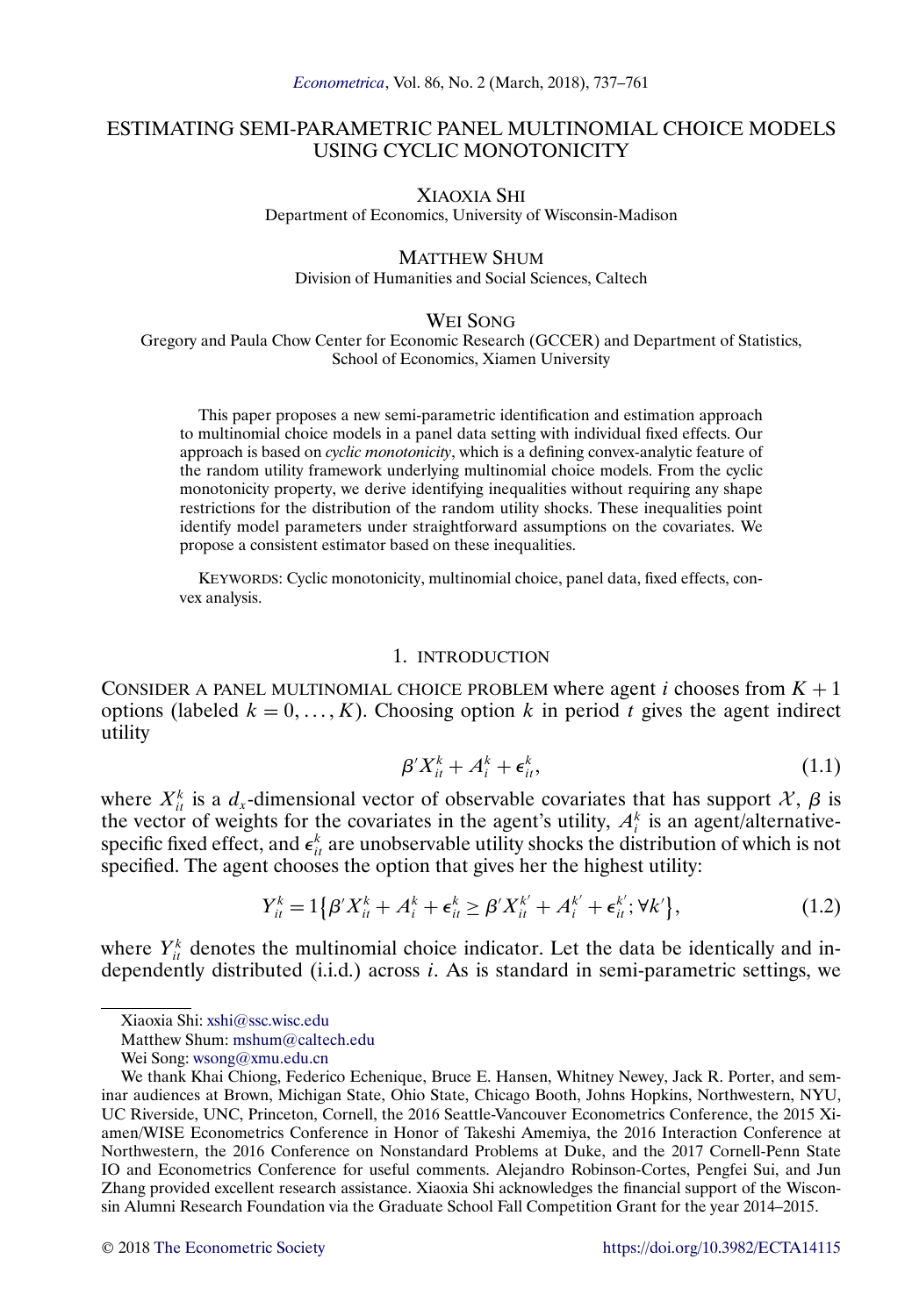<span id="page-1-0"></span>normalize  $\|\beta\| = 1$ ,  $X_{it}^0 = \mathbf{0}_{d_x}$ , and  $A_i^0 = \epsilon_{it}^0 = 0$ . We do not impose any location normalization on  $\epsilon_{it}^k$  or  $A_i^k$ , and as a result, it is without loss of generality to assume that  $X_{it}^k$  does not contain a constant.

In this paper, we propose a new semi-parametric approach to the identification and estimation of β. We exploit the notion of *cyclic monotonicity*, which is an appropriate generalization of "monotonicity" to multivariate (i.e., vector-valued) functions. The notion has not been used as a tool for the identification and estimation of semi-parametric multinomial choice models, although the cyclic monotonicity between consumption and price in a representative consumer basket has been used in econometrics as early as [Browning](#page-23-0) [\(1989\)](#page-23-0) for testing rational expectation hypotheses.

In cross-sectional multinomial models, it is easy to show that there is a cyclic monotonicity relationship between the conditional choice probability and the utility index vector under independence between the unobservable shocks and the utility indices. We apply that to the panel model given above, find a way to integrate out the fixed effects, and obtain a collection of conditional moment inequalities which, conveniently, are linear in  $\beta$ . Then we show that these moment inequalities point identify  $\beta$  under either of two sets of primitive verifiable conditions. We finally propose a consistent estimator for  $\beta$ , the computation of which requires only convex optimization and thus is not sensitive to starting values of the optimization routine.

This paper is most closely related to several contemporaneous papers. Pakes and Porter [\(2013\)](#page-24-0) proposed a different approach to construct moment inequalities for the panel data multinomial choice model, based on ranking the options according to their conditional choice probabilities. By comparison, we compare the entire vector of choice probabilities for all options across time periods. [Khan, Ouyang, and Tamer](#page-24-0) [\(2016\)](#page-24-0) proposed an approach to point identification in a dynamic panel setting. Some of their identification strategies are similar to ours, but our estimators are rather different.

Our paper builds upon the existing literature on semi-parametric panel binary choice models. [Manski](#page-24-0) [\(1987\)](#page-24-0) proposed the maximum score approach for identification and estimation. [Honoré and Kyriazidou](#page-23-0) [\(2000\)](#page-23-0) used a maximum score-type estimator for a dynamic panel binary choice model. [Abrevaya](#page-23-0) [\(2000\)](#page-23-0) proposed a general class of rankcorrelation estimators, which is a smoothed version of [Manski'](#page-24-0)s [\(1987\)](#page-24-0) estimator when applied to the panel binary choice models. [Honoré and Lewbel](#page-24-0) [\(2002\)](#page-24-0) generalized the special regressor approach of [Lewbel](#page-24-0) [\(1998, 2000\)](#page-24-0) to the panel data setting.

Semi-parametric identification and estimation of multinomial choice models have been considered in cross-sectional settings (i.e., models without individual fixed effect). [Manski](#page-24-0) [\(1975\)](#page-24-0) and [Fox](#page-23-0) [\(2007\)](#page-23-0) based identification on the assumption of a *rank-order property* that the ranking of  $\beta' X_i^k$  across k is the same as that of  $E[Y_i^k | X_i^1, \dots, X_i^k]$  across k; this is an IIA-like property that allows utility comparisons among all the options in the choice set to be decomposed into pairwise comparisons among these options. To ensure this rank-order property, Manski assumed that the error terms are i.i.d. across  $k$ , while Fox relaxed the i.i.d. assumption to exchangeability. Exchangeability (or the rank-order property) is not used in our approach. [Lewbel](#page-24-0) [\(2000\)](#page-24-0) considered identification using a special regressor. In addition, [Powell and Ruud](#page-24-0) [\(2008\)](#page-24-0) and Ahn, Ichimura, Powell, and Ruud [\(2018\)](#page-23-0) considered an approach based on matching individuals with equal conditional choice probabilities, which requires that the rank of a certain matrix formed from the data be deficient by exactly 1. This approach does not obviously extend to the panel data setting with fixed effects.

The existing literature on cross-sectional binary choice models and on the semiparametric estimation of single or multiple index models (which include discrete choice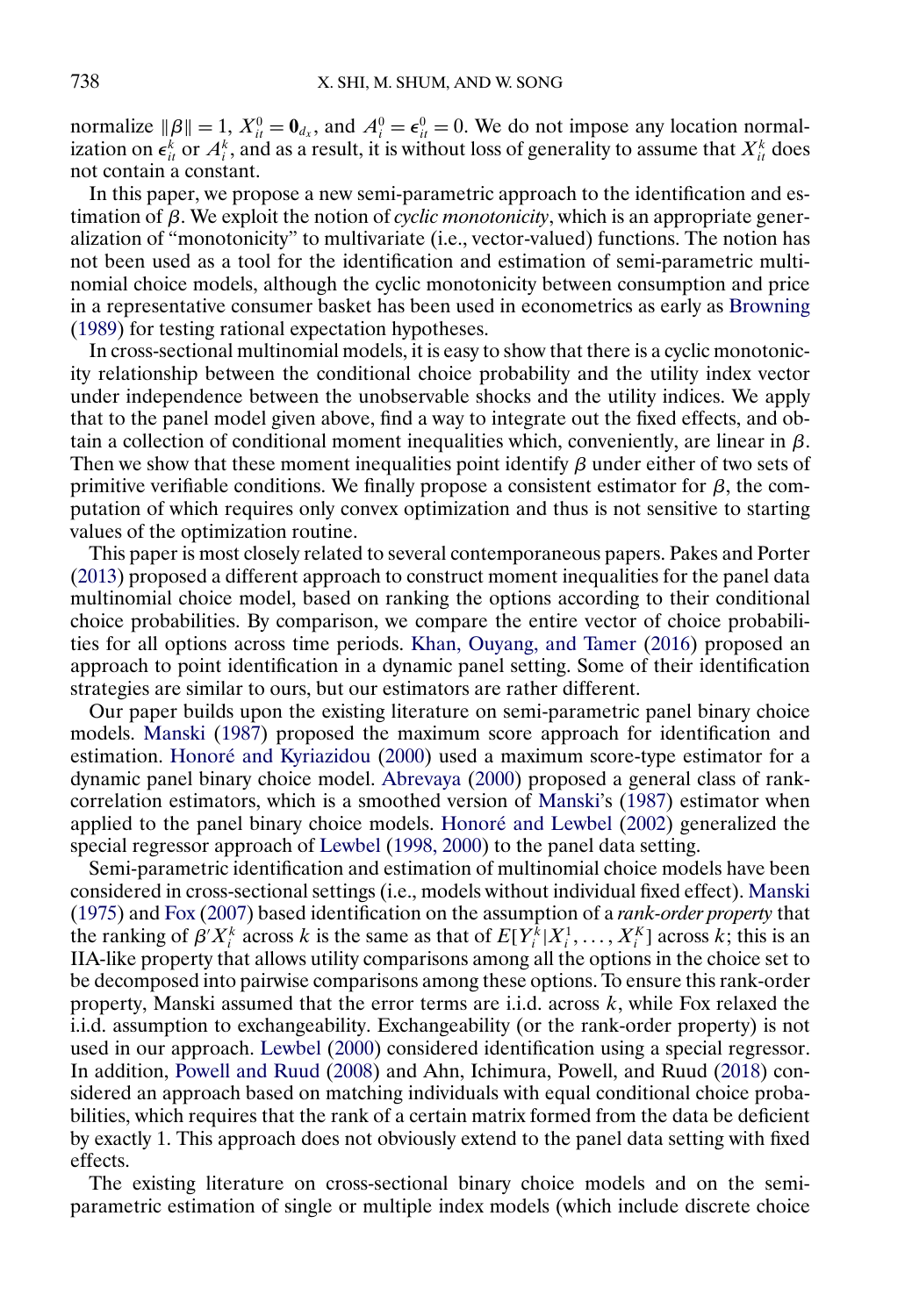<span id="page-2-0"></span>models as examples) is voluminous and less relevant for us, and thus is not reviewed here for brevity.<sup>1</sup>

The paper proceeds as follows. In Section 2, we introduce the notion of cyclic monotonicity and relate it to a generic multinomial choice model. Subsequently, in Section [3,](#page-3-0) we present the moment inequalities emerging from cyclic monotonicity for panel multinomial choice models, and give assumptions under which these inequalities suffice to point identify the parameters of interest. This section also contains examples where the point identification assumptions are verified. Section [4](#page-8-0) presents an estimator, shows its consistency, and evaluates its performance using Monte Carlo experiments. Sections [3](#page-3-0) and [4](#page-8-0) focus on 2-period panels and length-2 cycles. In Section [5,](#page-10-0) we extend the discussion to longer panels and longer cycles. In Section [6,](#page-12-0) we discuss the closely related aggregate panel multinomial choice model, which is a workhorse model for demand modeling in empirical industrial organization. This section also contains an illustrative empirical application using aggregate supermarket scanner data. Section [7](#page-16-0) concludes.

## 2. PRELIMINARIES

In this section, we describe the concept of cyclic monotonicity and its connection to multinomial choice models. We begin by providing the definition of cyclic monotonicity.

DEFINITION 1—Cyclic Monotonicity: Consider a function  $f: U \to R^K$  where  $U \subseteq R^K$ , and a length-M cycle of points in  $R^K: u_1, u_2, \ldots, u_M, u_1$ . The function f is cyclic monotone with respect to the cycle  $u_1, u_2, \ldots, u_M, u_1$  if <sup>2</sup>

$$
\sum_{m=1}^{M} (u_m - u_{m+1})' f(u_m) \ge 0,
$$
\n(2.1)

where  $u_{M+1} = u_1$ . The function f is cyclic monotone on U if it is cyclic monotone with respect to all possible cycles of all lengths on its domain.

Cyclic monotonicity is defined for mappings from  $R^{K} \to R^{K}$ , which generalizes the usual monotonicity for real-valued functions. We make use of the following basic result which relates cyclic monotonicity to convex functions:

PROPOSITION 1—Cyclic Monotonicity and Convexity: *Consider a differentiable function*  $F: U \to R$  for an open convex set  $U \subseteq R^K$ . If F is convex on U, then the gradient of F (*denoted*  $\nabla F(u) := \partial F(u)/\partial u$ ) *is cyclic monotone on* U.

The proof for Proposition 1 is available from standard sources (e.g., [Rockafellar](#page-24-0) [\(1970,](#page-24-0) Chapter 24), [Villani](#page-24-0) [\(2003,](#page-24-0) Section 2.3)). Consider a univariate and differentiable convex function; obviously, its slope must be monotonically nondecreasing. The above result states that cyclic monotonicity is the appropriate extension of this feature to multivariate convex functions.

Now we connect the above discussion to the multinomial choice model. We start with a generic random utility model for multinomial choices without specifying the random

 $1$ An exhaustive survey is provided in [Horowitz](#page-24-0) [\(2009\)](#page-24-0), Chapters 2 and 3.

<sup>2</sup>Technically, this defines the property of being "cyclic monotonically increasing," but for notational simplicity and without loss of generality, we use "cyclic monotone" for "cyclic monotonically increasing."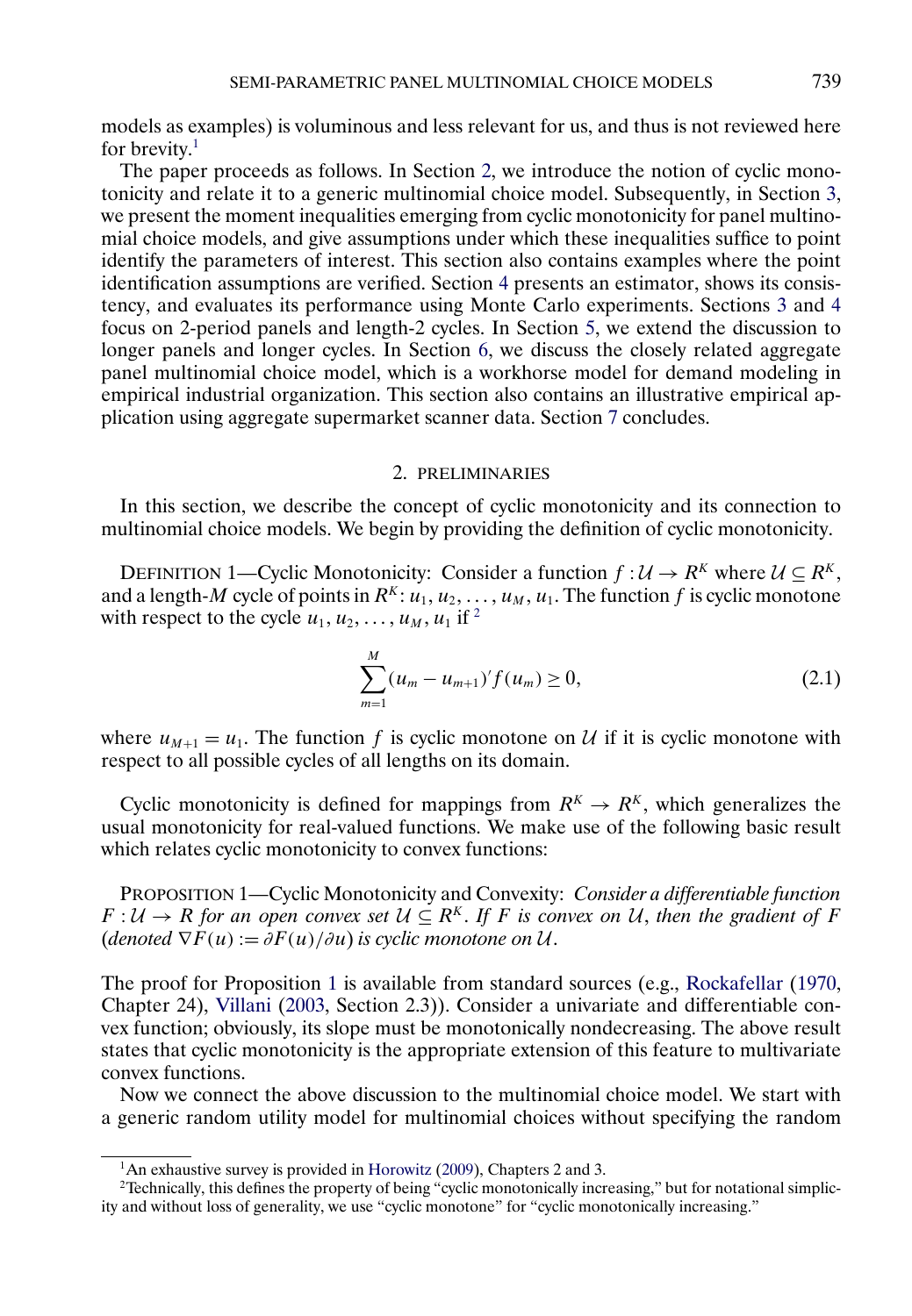<span id="page-3-0"></span>utility function or the data structure in detail. Suppose that an agent is choosing from  $K+1$  choices  $0, 1, \ldots, K$ . The utility that she derives from choice k is partitioned into two additive parts:  $U^k + \epsilon^k$ , where  $U^k$  denotes the systematic component of the latent utility, while  $\epsilon^k$  denotes the random shocks, idiosyncratic across agents and choice occasions. She chooses choice  $k^*$  if  $U^{k^*} + \epsilon^{k^*} \ge \max_{k=0,\dots,K} U^k + \epsilon^k$ . Let  $Y^k = 1$  if she chooses choice k and 0 otherwise. As is standard, we normalize  $U^0 = \epsilon^0 = 0$ .

Let  $u^k$  denote a generic realization of  $U^k$ . Also let  $\mathbf{U} = (U^1, \dots, U^K)'$ ,  $\mathbf{u} = (u^1, \dots, u^K)'$ , and  $\boldsymbol{\epsilon} = (\epsilon^1, \dots, \epsilon^K)'$ . We introduce the "social surplus function" [\(McFadden](#page-24-0) [\(1978,](#page-24-0) [1981\)](#page-24-0)), which is the expected utility obtained from the choice problem:

$$
\mathcal{W}(\mathbf{u}) = E\Big\{\max_{k=0,\dots,K} \big[U^k + \epsilon^k\big] | \mathbf{U} = \mathbf{u}\Big\}.
$$
 (2.2)

The following lemma shows that this function is convex and differentiable, that its gradient corresponds to the choice probability function, and finally that the choice probability function is cyclic monotone. The first three parts of the lemma are already known in the literature (e.g., [McFadden](#page-24-0) [\(1981\)](#page-24-0)), and the last part is immediately implied by the previous parts and Proposition [1.](#page-2-0) Nonetheless, we give a self-contained proof in Appendix [A](#page-16-0) for easy reference for the reader.

LEMMA 2.1—Gradient: *Suppose that* **U** *is independent of*  $\epsilon$  *and that the distribution of*  $\epsilon$ *is absolutely continuous with respect to the Lebesgue measure*. *Then*

- (a)  $W(\cdot)$  *is convex on*  $R^{K}$ ,
- (b)  $W(\cdot)$  *is differentiable on*  $R^{K}$ ,
- (c)  $\mathbf{p}(\mathbf{u}) = \nabla \mathcal{W}(\mathbf{u})$ , where  $\mathbf{p}(\mathbf{u}) = E[Y | \mathbf{U} = \mathbf{u}]$  and  $\mathbf{Y} = (Y^1, \dots, Y^K)'$ , and
- (d)  $\mathbf{p}(\mathbf{u})$  *is cyclic monotone on*  $R^K$ .

The cyclic monotonicity of the choice probability can be used to form identifying restrictions for the structural parameters in a variety of settings. In this paper, we focus on the linear panel data model with fixed effects, composed of equations [\(1.1\)](#page-0-0) and [\(1.2\)](#page-0-0).

#### 3. PANEL DATA MULTINOMIAL CHOICE MODELS WITH FIXED EFFECTS

We focus on a short panel data setting where there are only two time periods. An exten-sion to multiple time periods is given in Section [5.](#page-10-0) Let  $U$ ,  $\epsilon$ , and Y be indexed by both *i* (individual) and t (time period). Thus they are now  $U_{it} \equiv (U_{it}^1, \ldots, U_{it}^K)'$ ,  $\epsilon_{it} \equiv (\epsilon_{it}^1, \ldots, \epsilon_{it}^K)'$ , and  $Y_{it} \equiv (Y_{it}^1, \ldots, Y_{it}^K)$ . Let there be an observable  $d_x$ -dimensional covariate  $\hat{X}_{it}^k$  for each choice k, and let  $U_{ii}^k$  be a linear index of  $X_{ii}^k$  plus an unobservable individual effect  $A_i^k$ :

$$
U_{it}^k = \beta' X_{it}^k + A_i^k, \tag{3.1}
$$

where  $\beta$  is a  $d_x$ -dimensional unknown parameter. Let  $X_{it} = (X_{it}^1, \dots, X_{it}^K)$  and  $A_i =$  $(A_i^1, \ldots, A_i^k)'$ . Note that  $\mathbf{X}_{it}$  is a  $d_x \times K$  matrix. In short panels, the challenge in this model is the identification of  $\beta$  while allowing correlation between the covariates and the individual effects. We tackle this problem using the cyclic monotonicity of the choice probability, as we explain next.

#### 3.1. *Identifying Inequalities*

We derive our identification inequalities under the following assumption.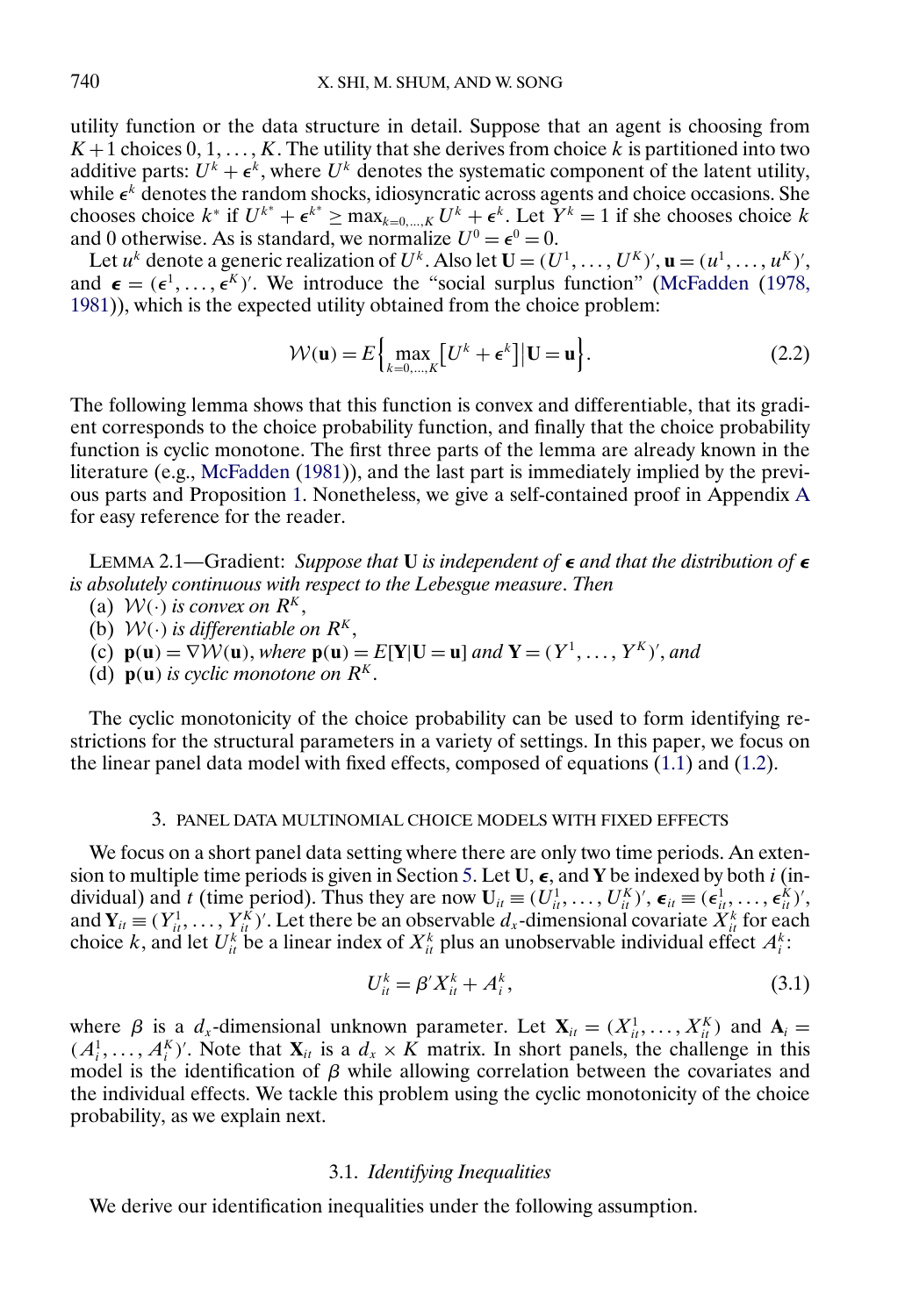<span id="page-4-0"></span>ASSUMPTION 3.1: (a)  $\epsilon_{i1}$  and  $\epsilon_{i2}$  are identically distributed conditional on  $A_i$ ,  $X_{i1}$ ,  $X_{i2}$ :

$$
(\boldsymbol{\epsilon}_{i1} \sim \boldsymbol{\epsilon}_{i2}) | (\mathbf{A}_i, \mathbf{X}_{i1}, \mathbf{X}_{i2}),
$$

(b) the conditional distribution of  $\boldsymbol{\epsilon}_{it}$  given  $\bf{A}_i$ ,  $\bf{X}_{i1}$ ,  $\bf{X}_{i2}$  is absolutely continuous with respect to the Lebesgue measure for  $t = 1, 2$  everywhere on the support of  $\mathbf{A}_i, \mathbf{X}_{i1}, \mathbf{X}_{i2}.$ 

REMARK: (i) Part (a) of the assumption is the multinomial version of the group homogeneity assumption of [Manski](#page-24-0) [\(1987\)](#page-24-0), and is also imposed in Pakes and Porter [\(2013\)](#page-24-0). It allows us to form identification inequalities based on the comparison of choices made by the same individual over different time periods, and by doing this to eliminate the fixed effect. This assumption rules out dynamic panel models where  $X_{it}^k$  may include lagged values of  $(Y_{it}^k)_{k=1}^K$ . But it allows  $\epsilon_{it}$  to be correlated with the covariates, and allows arbitrary dependence between  $\epsilon_{it}$  and the fixed effects.

(ii) The assumption imposes no restriction on the dependence amongst the errors. The errors across choices in a given period can be arbitrarily dependent, and the errors across time periods, although assumed to have identical marginal distributions, can have arbitrary dependence.

To begin, we let  $\eta$  denote a K-dimensional vector with the kth element being  $\eta^k$ , and define

$$
\mathbf{p}(\boldsymbol{\eta}, \mathbf{x}_1, \mathbf{x}_2, \mathbf{a})
$$
  
 := 
$$
(\Pr[\boldsymbol{\epsilon}_{i1}^k + \boldsymbol{\eta}^k \geq \boldsymbol{\epsilon}_{i1}^{k'} + \boldsymbol{\eta}^{k'} \ \forall k' | \mathbf{X}_{i1} = \mathbf{x}_1, \mathbf{X}_{i2} = \mathbf{x}_2, \mathbf{A}_i = \mathbf{a}])_{k=1,\dots,K}.
$$
 (3.2)

Assumption 3.1(a) implies that

$$
\mathbf{p}(\boldsymbol{\eta}, \mathbf{x}_1, \mathbf{x}_2, \mathbf{a})
$$
\n
$$
= \left( \Pr \left[ \epsilon_{i2}^k + \eta^k \ge \epsilon_{i2}^{k'} + \eta^{k'} \ \forall k' | \mathbf{X}_{i1} = \mathbf{x}_1, \mathbf{X}_{i2} = \mathbf{x}_2, \mathbf{A}_i = \mathbf{a} \right] \right)_{k=1,\dots,K}.
$$
\n(3.3)

Assumption 3.1(b) implies that  $\mathbf{p}(\eta, \mathbf{x}_1, \mathbf{x}_2, \mathbf{a})$  is cyclic monotone in  $\eta$  for all possible values of  $x_1, x_2, a$ . Using the cyclic monotonicity with respect to length-2 cycles, we obtain, for any  $\boldsymbol{\eta}_1$ ,  $\boldsymbol{\eta}_2$  and  $\mathbf{x}_1$ ,  $\mathbf{x}_2$ , **a**:

$$
(\boldsymbol{\eta}_1 - \boldsymbol{\eta}_2)' [\mathbf{p}(\boldsymbol{\eta}_1, \mathbf{x}_1, \mathbf{x}_2, \mathbf{a}) - \mathbf{p}(\boldsymbol{\eta}_2, \mathbf{x}_1, \mathbf{x}_2, \mathbf{a})] \ge 0. \tag{3.4}
$$

Now we let  $\eta_1 = \mathbf{X}_{i1}'\boldsymbol{\beta} + \mathbf{A}_i$  and  $\eta_2 = \mathbf{X}_{i2}'\boldsymbol{\beta} + \mathbf{A}_i$ . Note that for  $t = 1, 2$ , by the definition of  $\mathbf{p}(\boldsymbol{\eta}, \mathbf{x}_1, \mathbf{x}_2, \mathbf{a})$ , we have

$$
\mathbf{p}(\mathbf{X}_{it}^{\prime}\boldsymbol{\beta}+\mathbf{A}_i,\mathbf{X}_{i1},\mathbf{X}_{i2},\mathbf{A}_i)=E[\mathbf{Y}_{it}|\mathbf{X}_{i1},\mathbf{X}_{i2},\mathbf{A}_i].
$$
\n(3.5)

Combining  $(3.4)$  and  $(3.5)$ , we have

$$
\big(E\big[\mathbf{Y}_{i1}'|\mathbf{X}_{i1},\mathbf{X}_{i2},\mathbf{A}_i\big]-E\big[\mathbf{Y}_{i2}'|\mathbf{X}_{i1},\mathbf{X}_{i2},\mathbf{A}_i\big]\big)\big(\mathbf{X}_{i1}'\boldsymbol{\beta}-\mathbf{X}_{i2}'\boldsymbol{\beta}\big)\geq 0 \quad \text{everywhere.} \tag{3.6}
$$

Note that the fixed effect differences out within the second parenthetical term on the left hand-side. Take the conditional expectation given  $\mathbf{X}_{i1},\mathbf{X}_{i2}$  of both sides, and we get

$$
\big(E\big[\mathbf{Y}_{i1}'|\mathbf{X}_{i1},\mathbf{X}_{i2}\big]-E\big[\mathbf{Y}_{i2}'|\mathbf{X}_{i1},\mathbf{X}_{i2}\big]\big)(\mathbf{X}_{i1}'\boldsymbol{\beta}-\mathbf{X}_{i2}'\boldsymbol{\beta})\geq 0 \quad \text{everywhere.} \tag{3.7}
$$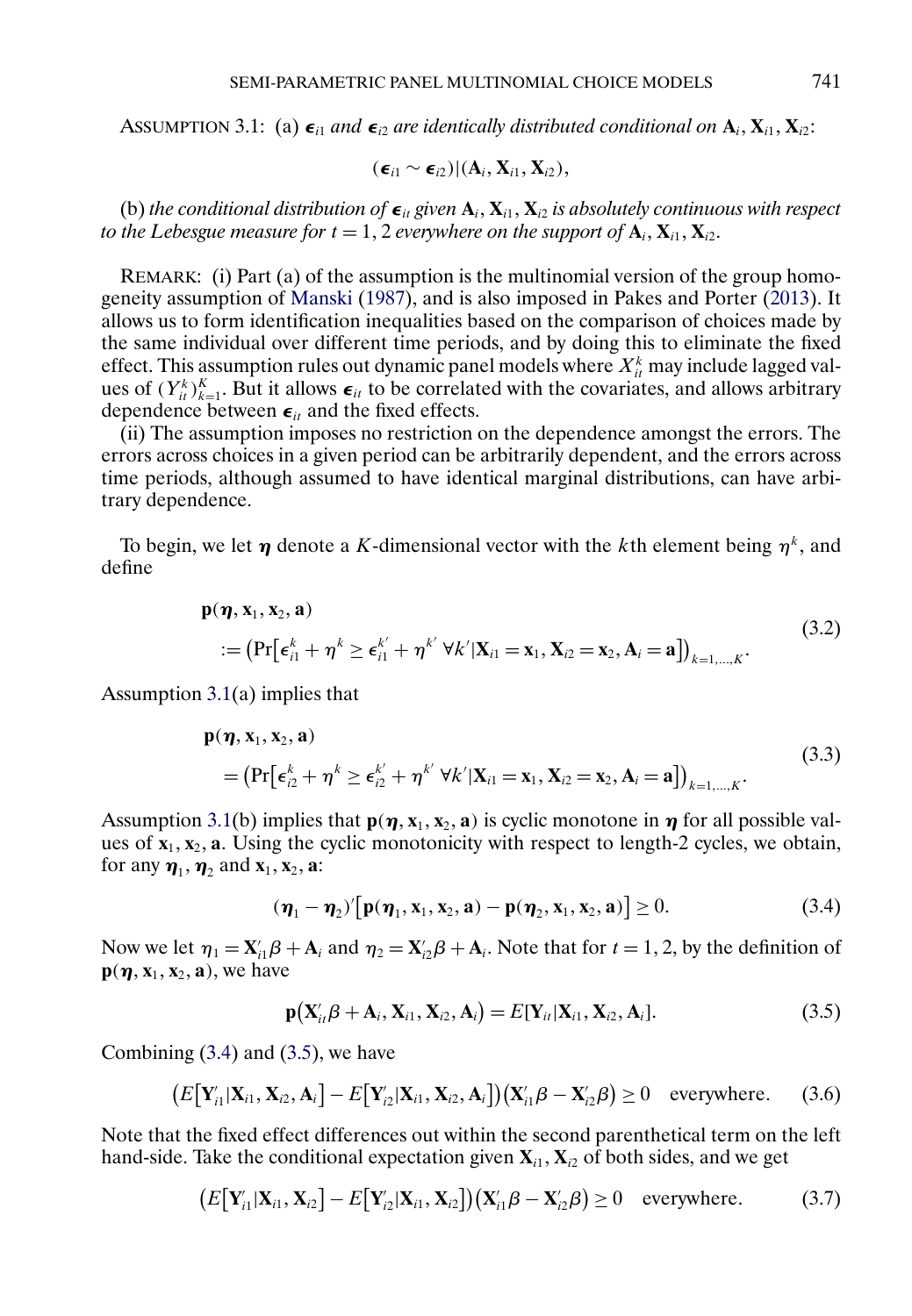<span id="page-5-0"></span>These inequality restrictions involve only identified/observed quantities and the unknown parameter  $\beta$ , and thus can be used to set identify  $\beta$  in the absence of further assumptions, and to point identify  $\beta$  with additional assumptions as discussed below. Note that under binary choice  $(K = 1)$ , both terms on the LHS of [\(3.7\)](#page-4-0) become scalars, so that these inequalities reduce to the rank correlation result in [Manski](#page-24-0) [\(1987,](#page-24-0) Lemma 1).

Hence the foregoing derivations have proved the following lemma:

LEMMA 3.1: *Under Assumption* [3.1,](#page-4-0)

$$
\big(E[\mathbf{Y}_{i1}^\prime|\mathbf{X}_{i1},\mathbf{X}_{i2}]-E[\mathbf{Y}_{i2}^\prime|\mathbf{X}_{i1},\mathbf{X}_{i2}]\big)(\mathbf{X}_{i1}^\prime\boldsymbol{\beta}-\mathbf{X}_{i2}^\prime\boldsymbol{\beta})\geq 0 \quad \text{everywhere.}
$$

The extension in Section [5](#page-10-0) discusses how longer cycles can be used when more time periods are available in the data set. The next subsection presents conditions under which length-2 cycles are enough to produce point identification.

# 3.2. *Point Identification of Model Parameters*

To study the identification information contained in the inequalities in [\(3.7\)](#page-4-0), we rewrite them as

$$
E[\Delta \mathbf{Y}'_i | \mathbf{X}_{i1}, \mathbf{X}_{i2}] \Delta \mathbf{X}'_i \boldsymbol{\beta} \ge 0, \qquad (3.8)
$$

where  $\Delta Z_i = Z_{i2} - Z_{i1}$ .

Define  $\mathbf{g} \equiv (\Delta \mathbf{X}_i E[\Delta \mathbf{Y}_i | \mathbf{X}_{i1}, \mathbf{X}_{i2}])$ . For identification, we will want to place restrictions on the support of the vector **g**, which we define as

$$
G = \text{supp}(\mathbf{g}) = \text{supp}(\Delta \mathbf{X}_i E[\Delta \mathbf{Y}_i | \mathbf{X}_{i1}, \mathbf{X}_{i2}]).
$$
\n(3.9)

We would like to find conditions on model primitives  $(X_{it}, A_{it},$  and  $\epsilon_{it})$  that guarantee that the support of the vectors **g** is rich enough to ensure point identification.

First, we impose regularity conditions on the unobservables:

ASSUMPTION 3.2: (a) *The conditional support of* ( $\epsilon_{it} | A_i, X_{i1}, X_{i2}$ ) *is*  $R^K$  *with positive probability*.

(b) The conditional distribution of  $(\epsilon_{it} + A_i)$  given  $(X_{i1}, X_{i2}) = (x_1, x_2)$  is uniformly con*tinuous in*  $(x_1, x_2)$ . *That is*,

$$
\lim_{(\mathbf{x}_1,\mathbf{x}_2)\rightarrow(\mathbf{x}_1^0,\mathbf{x}_2^0)}\sup_{\mathbf{e},\mathbf{a}\in R^K}\bigl|F_{\pmb{\epsilon}_{it}+\mathbf{A}_i|\mathbf{X}_{i1},\mathbf{X}_{i2}}(\mathbf{e}+\mathbf{a}|\mathbf{x}_1,\mathbf{x}_2)-F_{\pmb{\epsilon}_{it}+\mathbf{A}_i|\mathbf{X}_{i1},\mathbf{X}_{i2}}\bigl(\mathbf{e}+\mathbf{a}|\mathbf{x}_1^0,\mathbf{x}_2^0\bigr)\bigr|=0.
$$

The role of Assumption 3.2(a) becomes clear when we describe the covariate conditions below. Assumption  $3.2(b)$  is a sufficient condition for the continuity of the function  $E[\Delta Y_i|X_{i1} = x_1, X_{i2} = x_2]$ . The latter ensures that the violation of the inequality  $E[\Delta Y_i | X_{i1} = x_1, X_{i2} = x_2] \Delta x' b \ge 0$  for a point  $(x_1, x_2)$  on the support of  $(X_{i1}, X_{i2})$  implies that the inequality  $E[\Delta Y_i | X_{i1}, X_{i2}] \Delta X_i b \ge 0$  is violated with positive probability.

We also need a condition on the observable  $\Delta X_i$ . In general, this is not straightforward. Note that the vectors **g** are equal to

$$
\Delta \mathbf{X}_i E[\Delta \mathbf{Y}_i | \mathbf{X}_{i1}, \mathbf{X}_{i2}] = \sum_{k=1}^K \Delta X_i^k E[\Delta Y_i^k | \mathbf{X}_{i1}, \mathbf{X}_{i2}].
$$
\n(3.10)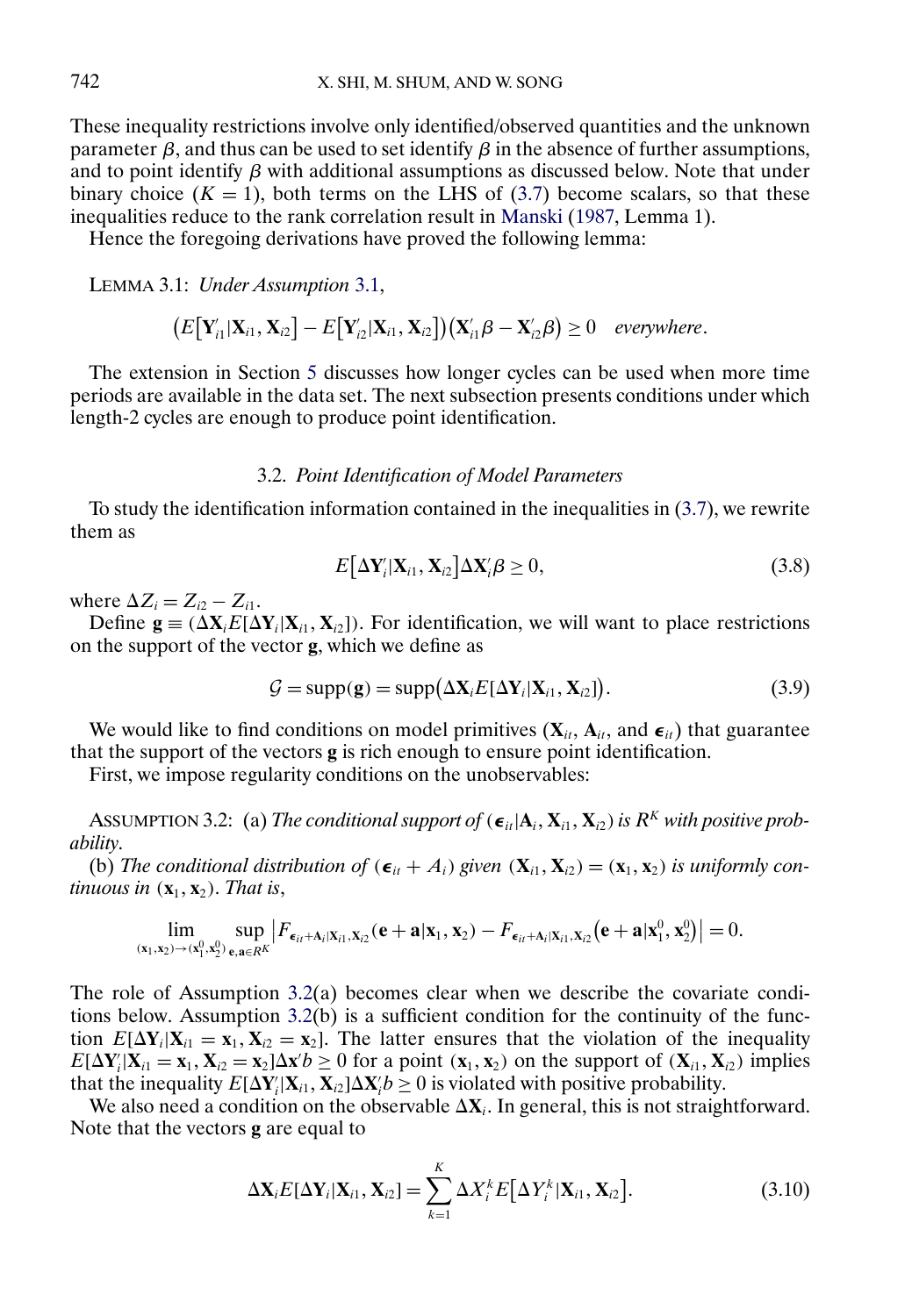<span id="page-6-0"></span>In general, it is difficult to formulate conditions on the RHS of the previous equation because the RHS is a weighted sum of  $\Delta X_i^k$  where the weight is the conditional choice probability, which is not a primitive quantity. We proceed by considering two approaches to reduce the RHS to a single term.

There are two types of events conditional on which we can reduce the summation to a single term:

1. For a given k, let  $\Delta X_i^{-k} = (\Delta X_i^1, \dots, \Delta X_i^{k-1}, \Delta X_i^{k+1}, \dots, \Delta X_i^K)$ . Conditional on the event  $\Delta X_i^{-k} = 0$  (i.e., individual *i*'s covariates are constant across both periods, for all choices except the kth choice), we have

$$
\Delta \mathbf{X}_i E[\Delta \mathbf{Y}_i | \mathbf{X}_{i1}, \mathbf{X}_{i2}] = \Delta X_i^k E[\Delta Y_i^k | \mathbf{X}_{i1}, \mathbf{X}_{i2}].
$$

Note that  $\text{supp}(\Delta X_i^k E[\Delta Y_i^k | \mathbf{X}_{i1}, \mathbf{X}_{i2}]) = \text{supp}(\Delta X_i^k \text{sign}(E[\Delta Y_i^k | \mathbf{X}_{i1}, \mathbf{X}_{i2}]))$  due to the fact that  $E[\Delta Y_i^k|\mathbf{X}_{i1}, \mathbf{X}_{i2}]$  is a scalar random variable. Assumption [3.2\(](#page-5-0)a) ensures that we have  $Pr(E[\Delta Y_i^k | \mathbf{X}_{i1}, \mathbf{X}_{i2}] = 0 | \Delta X_i^{-k} = 0) = 0$ , which implies that  $sign(E[\Delta Y_i^k | \mathbf{X}_{i1}, \mathbf{X}_{i2}]) \in$  $\{-1, 1\}$  with probability 1 conditional on  $\Delta X_i^{-k} = 0$ . Thus, it is sufficient to assume a rich support for  $\hat{\Delta} X_i^k$  and  $-\Delta X_i^k$  conditional on  $\Delta X_i^{-k} = 0$ . We are thus motivated to define

$$
G_{\rm I} \equiv \bigcup_{k} \text{supp}(\pm \Delta X_i^k | \Delta X_i^{-k} = 0), \tag{3.11}
$$

where the conditional support of  $\pm \Delta X_i^k$  is the union of the conditional support of  $\Delta X_i^k$ and that of  $-\Delta X_i^k$ .

2. Conditional on the event  $\Delta X_i^k = \Delta X_i^1$  for all k (i.e., individual i's covariates are identical across all choices and only vary across time periods), we have

$$
\Delta \mathbf{X}_i E[\Delta \mathbf{Y}_i | \mathbf{X}_{i1}, \mathbf{X}_{i2}] = \Delta X_i^1 E[-\Delta Y_i^0 | \mathbf{X}_{i1}, \mathbf{X}_{i2}],
$$

where  $\Delta Y_i^0 = -\sum_{k=1}^K \Delta Y_i^k$ . Similar arguments as above show that it is sufficient to assume a rich support for  $\Delta X_i^1$  and  $-\Delta X_i^1$ , which motivates us to define

$$
G_{\rm II} \equiv \text{supp}(\pm \Delta X_i^1 | \Delta X_i^k = \Delta X_i^1 \,\forall k). \tag{3.12}
$$

In what follows, our identification condition will be imposed on the set

$$
G \equiv G_{\rm I} \cup G_{\rm II}. \tag{3.13}
$$

Two assumptions on G are considered, which differ in the types of covariates that they accommodate. Each assumption is sufficient by itself. We consider each case in turn.

ASSUMPTION 3.3: *The set G contains an open*  $R^{d_x}$  *ball around the origin.* 

The gist of this assumption is that, beginning from the origin and moving in any direction, we will reach a point in G. This assumption essentially requires all covariates to be continuous, but allows them to be bounded.

Our second sufficient condition allows discrete covariates generally, but requires one regressor with large support. Let  $g_{-1}$  denote g with the first element removed, and define  $G_{-1} = \{g_{-1} : \exists g_1 \in R \text{ s.t. } (g_1, g'_{-1})' \in G\}$ . Let  $G_1(g_{-1}) = \{g_1 \in R : (g_1, g'_{-1})' \in G\}$ . For  $j =$ 2, ...,  $d_x$ , we define  $g_{-i}$ ,  $G_{-i}$ , and  $G_i(g_{-i})$  analogously.

ASSUMPTION 3.4: *For some*  $j^* \in \{1, 2, ..., d_x\}$ :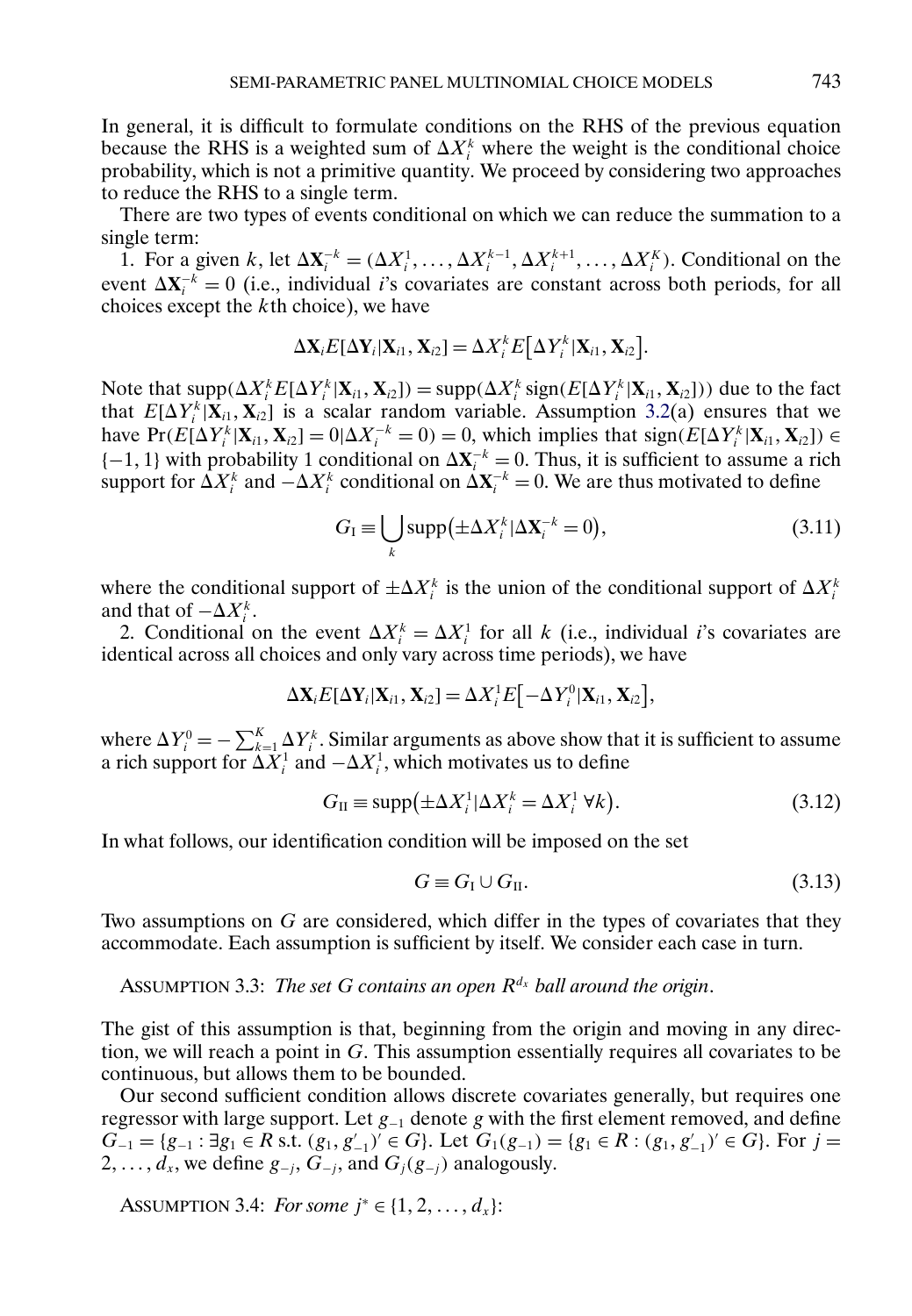- <span id="page-7-0"></span>(a)  $G_{j^*}(g_{-j^*}) = R$  *for all*  $g_{-j^*}$  *in a subset*  $G_{-j^*}^0$  *of*  $G_{-j^*}$ ,
- (b)  $G_{-j^*}^0$  *is not contained in a proper linear subspace of*  $R^{d_x-1}$ ,
- (c) *the j<sup>\*</sup>th element of*  $\beta$ , *denoted by*  $\beta$ <sub>*j*<sup>\*</sup></sub>, *is nonzero*.

The identification result is stated using the following criterion function:

$$
Q(b) = E \left| \min(0, E[\Delta \mathbf{Y}_i' | \mathbf{X}_{i1}, \mathbf{X}_{i2}] \Delta \mathbf{X}_i' b) \right|.
$$
 (3.14)

We will return to this criterion function below in considering estimation.

THEOREM 3.1: *Under Assumptions* [3.1,](#page-4-0) [3.2,](#page-5-0) *and either* [3.3](#page-6-0) *or* [3.4,](#page-6-0) *we have*  $Q(\beta) = 0$ *, and*  $Q(b) > 0$  *for all*  $b \neq \beta$  *such that*  $b \in R^{d_x}$  *and*  $||b|| = 1$ .

REMARK: In the binary choice case, our condition [3.3](#page-6-0) reduces to conditions similar to those in [Hoderlein and White](#page-23-0) [\(2012\)](#page-23-0), and our condition [3.4](#page-6-0) reduces to conditions similar to those in [Manski](#page-24-0) [\(1987\)](#page-24-0). [Hoderlein and White](#page-23-0) [\(2012\)](#page-23-0) and [Manski](#page-24-0) [\(1987\)](#page-24-0) arrived at their respective conditions via distinct and mutually incompatible arguments. We arrive at both types of point identification conditions in a single framework, and by doing so were able to demonstrate the necessity of the large support condition in the presence of a discrete regressor in the binary choice case. This is reported as Theorem C.1 in Section C of the Supplemental Material (Shi, Shum, and Song [\(2018\)](#page-24-0)), which extends, in a small way, Theorem 1 of [Chamberlain](#page-23-0) [\(2010\)](#page-23-0) to the case with general discrete regressors rather than a time dummy, and provides an alternative proof for the case of nonparametric error.3

# 3.3. *Examples*

Next, we consider several examples, which show that verifying Assumption [3.3](#page-6-0) or [3.4](#page-6-0) can be straightforward. For all the examples, we consider the trinary choice  $(K = 2)$  case with two covariates  $(d_x = 2)$ .

EXAMPLE 1:  $supp((X_{it}^k)_{t=1,2;k=1,2}) = [0,1]^8$ . Then,  $supp((\Delta X_i^k)_{k=1,2}) = [-1,1]^4$ . Then,  $G_1 \supseteq \text{supp}(\Delta X_i^2 | \Delta X_i^1 = 0) = [-1, 1]^2$ . Obviously,  $[-1, 1]^2$  contains an open neighborhood of the origin; thus, Assumption [3.3](#page-6-0) is satisfied.

EXAMPLE 2: Suppose that the covariates do not vary across  $k: X_{it}^k = X_{it}$  for  $k = 1, 2,$ and supp $((X_{it})_{t=1,2}) = [0, 1]^4$ . Thus,  $G_{II} = \text{supp}(\Delta X_i) = [-1, 1]^2$ , which satisfies Assumption [3.3.](#page-6-0)

EXAMPLE 3: Suppose that the covariates take continuous values for alternative 1 and discrete values for alternative 2, as an example of which supp $((X_i^1)_{i=1,2})$  =  $[0, 1]^4$ , supp $((X_{it}^2)_{t=1,2}) = \{0, 1\}^4$ , and the joint support is the Cartesian product. Then,  $\text{supp}(\Delta X_i^1 | \Delta X_i^2 = 0) = [-1, 1]^2$ . Thus, Assumption [3.3](#page-6-0) is satisfied.

<sup>&</sup>lt;sup>3</sup>Ahn et al. [\(2018\)](#page-23-0), who studied a general model that encompasses the cross-sectional multinomial choice model, gave a point identification condition that allows discrete regressors without explicitly requiring large support. Their condition is imposed on a non-primitive quantity that depends on  $\beta$ . This condition may hold for a subset of values of  $\beta$ , but not for all values of  $\beta$  in  $\{b \in \mathbb{R}^K : ||b|| = 1\}$ , as implied by Theorem 1 of [Chamberlain](#page-23-0) [\(2010\)](#page-23-0).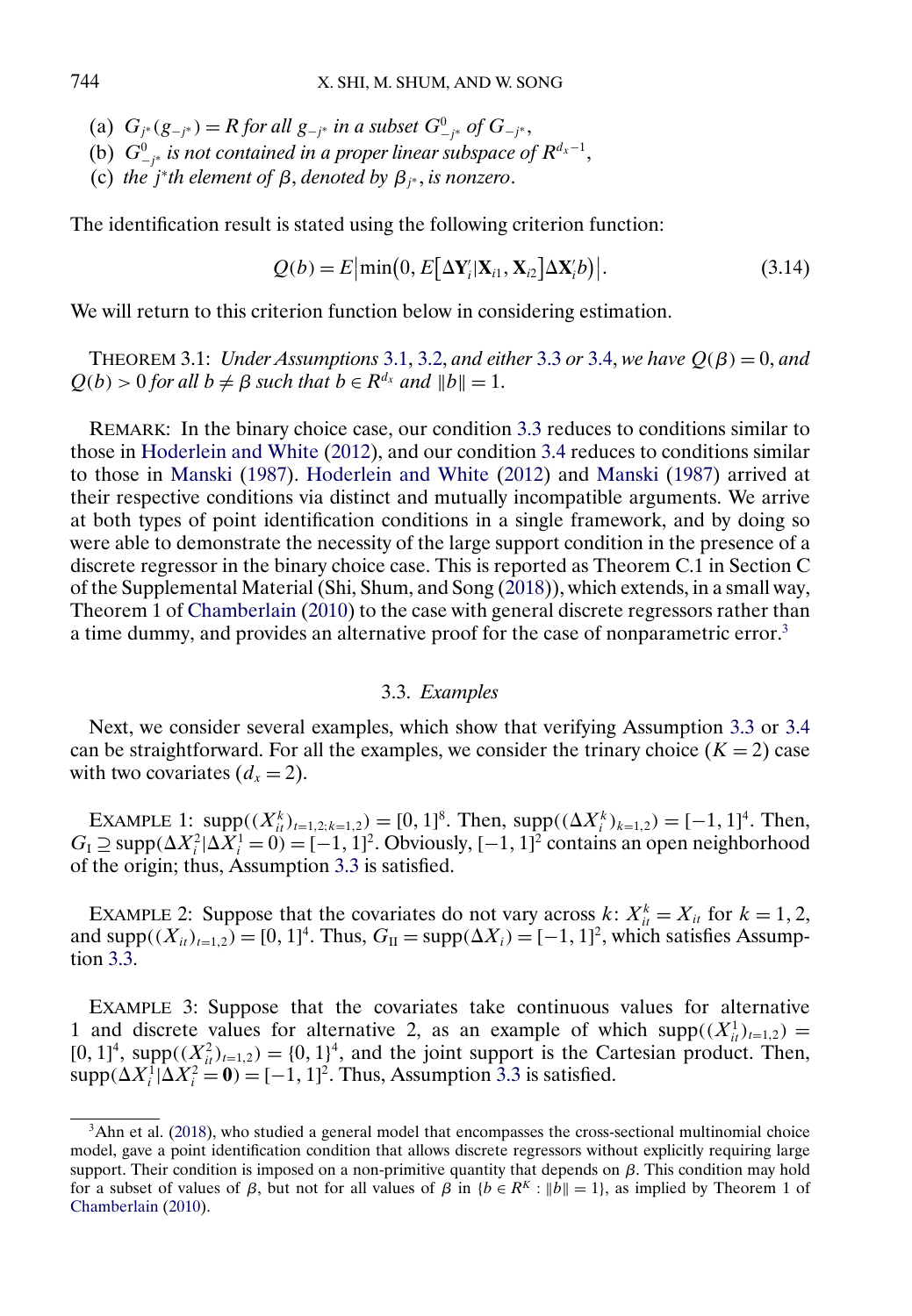<span id="page-8-0"></span>EXAMPLE 4: Suppose that the first covariate is a time dummy:  $X_{1,it}^k = t$  for all k, t, and the second covariate has unbounded support:  $supp((X_{2,i}^k)_{t=1,2;k=1,2}) = (c,\infty)^4$  for some  $c \in R$ . Then,

$$
\mathrm{supp}(\Delta X_i^1 | \Delta X_i^1 = \Delta X_i^2) = \{1\} \times \mathbb{R}.
$$

Hence,  $G \supseteq G_{II} = \{-1, 1\} \times \mathbb{R}$ . Let  $j^* = 2$  (for  $j^*$  as defined in Assumption [3.4\)](#page-6-0), and let  $G_{-2}^0 = \{-1, 1\}$ . Assumption [3.4\(](#page-6-0)b) obviously holds. Assumption 3.4(a) also holds because  $G_2(-1) = G_2(1) = \mathbb{R}$ . Assumption [3.4\(](#page-6-0)c) holds as long as  $\beta_2 \neq 0$ .

# 3.4. *Remarks: Cross-Sectional Model*

In this paper, we have focused on identification and estimation of *panel* multinomial choice models. Here we briefly remark on the use of the cyclic monotonicity (CM) inequalities for estimation in cross-sectional multinomial choice models, which is natural and can be compared to the large number of existing estimators for these models. In the cross-sectional model, the individual-specific effects disappear, leading to the choice model

$$
Y_i^k = 1\big\{\beta'X_i^k + \epsilon_i^k \ge \beta'X_i^{k'} + \epsilon_i^{k'} \text{ for all } k' = 0, \ldots, K\big\}.
$$

Hence, to apply the CM inequalities, the only dimension upon which we can difference is across individuals. Under the assumptions that the vector of utility shocks  $\epsilon_i$  is (i) i.i.d. across individuals and (ii) independent of the covariates **X**, the 2-cycle CM inequality yields that, for all pairs  $(i, j)$ ,

$$
(E[\mathbf{Y}_i|\mathbf{X}_i] - E[\mathbf{Y}_j|\mathbf{X}_j])'(\mathbf{X}_i - \mathbf{X}_j)' \boldsymbol{\beta} \geq 0.
$$

In particular, for the binary choice case ( $k \in \{0, 1\}$ ), this reduces to

$$
\big(E\big[Y_i^1|\mathbf{X}_i\big] - E\big[Y_j^1|\mathbf{X}_j\big]\big)(\mathbf{X}_i - \mathbf{X}_j)' \beta \geq 0,
$$

which is the estimating equation underlying the maximum score [\(Manski](#page-24-0) [\(1975\)](#page-24-0)) and maximum rank correlation [\(Han](#page-23-0) [\(1987\)](#page-23-0)) estimators for the binary choice model.

# 4. ESTIMATION AND CONSISTENCY

In this section, we propose a computationally easy consistent estimator for  $\beta$ , based on Theorem [3.1.](#page-7-0) The consistency is obtained when  $n \to \infty$  with T fixed. In particular, we focus on  $T = 2$  and only discuss longer panels in Section [5](#page-10-0) below. Based on the panel data set, suppose that there is a uniformly consistent estimator  $\hat{\mathbf{p}}_t(\mathbf{x}_1, \mathbf{x}_2)$  for  $E(Y_{it} | X_{i1} = x_1, X_{i2} = x_2)$  for  $t = 1, 2$ . Then we can estimate the model parameters using a sample version of the criterion function given in equation [\(3.14\)](#page-7-0). Specifically, we obtain a consistent estimator of  $\beta$  as  $\beta = \overline{\beta}/\|\overline{\beta}\|$ , where

$$
\overline{\beta} = \arg \min_{b \in R^{d_X} : \max_{j=1,\dots,d_X} |b_j|=1} Q_n(b) \quad \text{and} \tag{4.1}
$$

$$
Q_n(b) = n^{-1} \sum_{i=1}^n \left[ \left( b' \Delta \mathbf{X}_i \right) \left( \Delta \hat{\mathbf{p}}(\mathbf{X}_{i1}, \mathbf{X}_{i2}) \right) \right]_-, \tag{4.2}
$$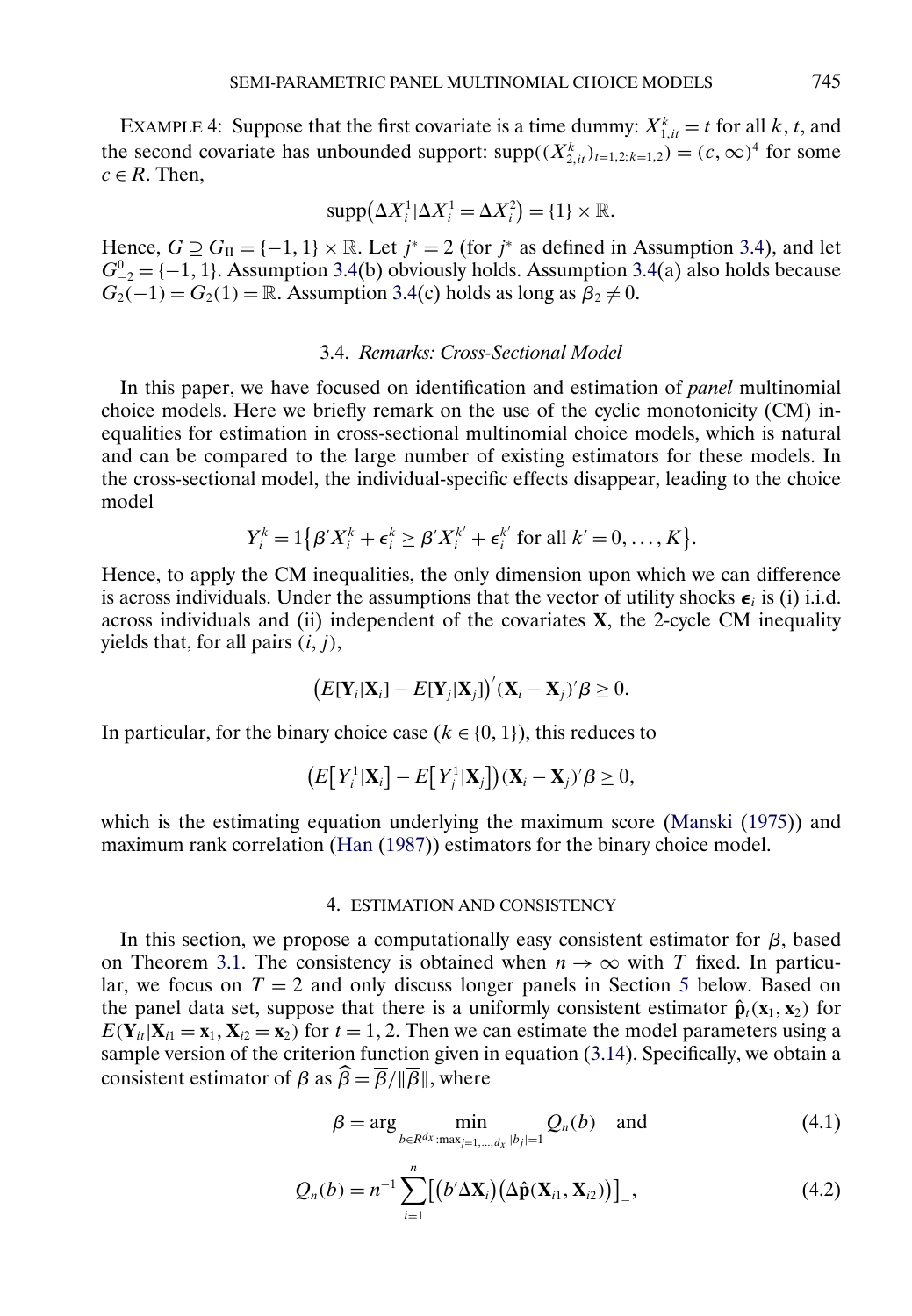<span id="page-9-0"></span>where  $[z]_ = |min(0, z)|$ , and  $\Delta \hat{\mathbf{p}}(\mathbf{X}_{i1}, \mathbf{X}_{i2}) = \hat{\mathbf{p}}_2(\mathbf{X}_{i1}, \mathbf{X}_{i2}) - \hat{\mathbf{p}}_1(\mathbf{X}_{i1}, \mathbf{X}_{i2})$ . The estimator is easy to compute because  $Q_n(b)$  is a convex function and the constraint set of the minimization problem is the union of  $2d<sub>x</sub>$  convex sets. If one knows the sign of a parameter, say  $\beta_1 > 0$ , one can simplify the estimator even further by using the constraint set  ${b \in R^{d_x} : b_1 = 1}$  instead.<sup>4,5</sup>

The following theorem shows the consistency of  $\beta$ .

ASSUMPTION 4.1: (a)  $\max_{i=1,\dots,n} \|\Delta \hat{\mathbf{p}}(\mathbf{X}_{i1}, \mathbf{X}_{i2}) - \Delta \mathbf{p}(\mathbf{X}_{i1}, \mathbf{X}_{i2})\| \to_p 0$  as  $n \to \infty$ , where  $\Delta p(\mathbf{x}_1, \mathbf{x}_2) = E[\mathbf{Y}_{i2} - \mathbf{Y}_{i1} | \mathbf{X}_{i1} = \mathbf{x}_1, \mathbf{X}_{i2} = \mathbf{x}_2],$  and (b)  $\max_{t=1,2} E[\|\mathbf{X}_{it}\|] < \infty$ .

THEOREM 4.1—Consistency: *Under Assumptions* [3.1,](#page-4-0) [3.2,](#page-5-0) 4.1, *and either* [3.3](#page-6-0) *or* [3.4:](#page-6-0)

$$
\widehat{\beta} \to_{p} \beta \quad \text{as } n \to \infty.
$$

The consistency result in Theorem 4.1 relies on an estimator of  $\Delta p(x_1, x_2)$  that is uniformly consistent over the observed values of  $(X_{i1}, X_{i2})$  (i.e., Assumption 4.1). When  $supp(X_{i1}, X_{i2})$  is compact, any estimator that is uniformly consistent on  $supp(X_{i1}, X_{i2})$  satisfies this requirement. Such estimators are abundant in the nonparametric regression literature; see, for example, [Devroye](#page-23-0) [\(1978\)](#page-23-0) for nearest neighbor estimators, [Hansen](#page-23-0) [\(2008\)](#page-23-0) for kernel regression estimators, and Hirano, Imbens, and Ridder [\(2003\)](#page-23-0) for a sieve logit estimator. When supp $(X_{i1}, X_{i2})$  is not compact, at least the nearest neighbor estimators and the kernel regression estimators can still be shown to satisfy our uniform consistency requirement using the uniform convergence rate results in the references just given, provided that the observed *n* values of  $(X_{i1}, X_{i2})$  are contained in a slowly expanding subset of its support with probability approaching 1. The existence of such a slowly expanding subset can be guaranteed by imposing appropriate tail probability bounds for the covariates. For example, if a kernel regression estimator is used, one can show using Theorem 2 of [Hansen](#page-23-0) [\(2008\)](#page-23-0) that it suffices to assume that the covariates have tails that are thinner than polynomial.

*Remark: Partial Identification*. Here we have focused on point identification of the model parameters utilizing the cyclic monotonicity inequalities. An alternative would be to consider the case when the parameters are partially identified. In that case, confidence intervals for  $\beta$  can be constructed using the methods proposed for general conditional moment inequalities (see, e.g., [Andrews and Shi](#page-23-0) [\(2013\)](#page-23-0) and Chernozhukov, Lee, and Rosen [\(2013\)](#page-23-0)). These methods are partial-identification robust, and thus can be applied when our point identification assumptions hold or do not hold. Moreover, since our moment inequalities, based on cyclic monotonicity, are linear in the model parameters, we can also utilize more specialized methods for models with nonsingleton, convex identified sets [\(Bontemps, Magnac, and Maurin](#page-23-0) [\(2012\)](#page-23-0), [Freyberger and Horowitz](#page-23-0) [\(2015\)](#page-23-0)). These methods may involve easier computation than the general methods.

<sup>&</sup>lt;sup>4</sup>An alternative candidate for  $\widehat{\beta}$  is argmin<sub>b∈R<sup>dx</sup>:||b||=1</sub>  $Q_n(b)$ . However, obtaining this estimator requires minimizing a convex function on a non-convex set, which is computationally less attractive.

<sup>&</sup>lt;sup>5</sup>Instead of forming the criterion function using a nonparametric estimator of  $\mathbf{p}(\cdot,\cdot)$ , one could also use weight functions to turn the conditional inequalities into unconditional inequalities, as done in [Khan and](#page-24-0) [Tamer](#page-24-0) [\(2009\)](#page-24-0) and [Andrews and Shi](#page-23-0) [\(2013\)](#page-23-0). We investigate this option in the Monte Carlo experiment and report the results in Section D of the Supplemental Material.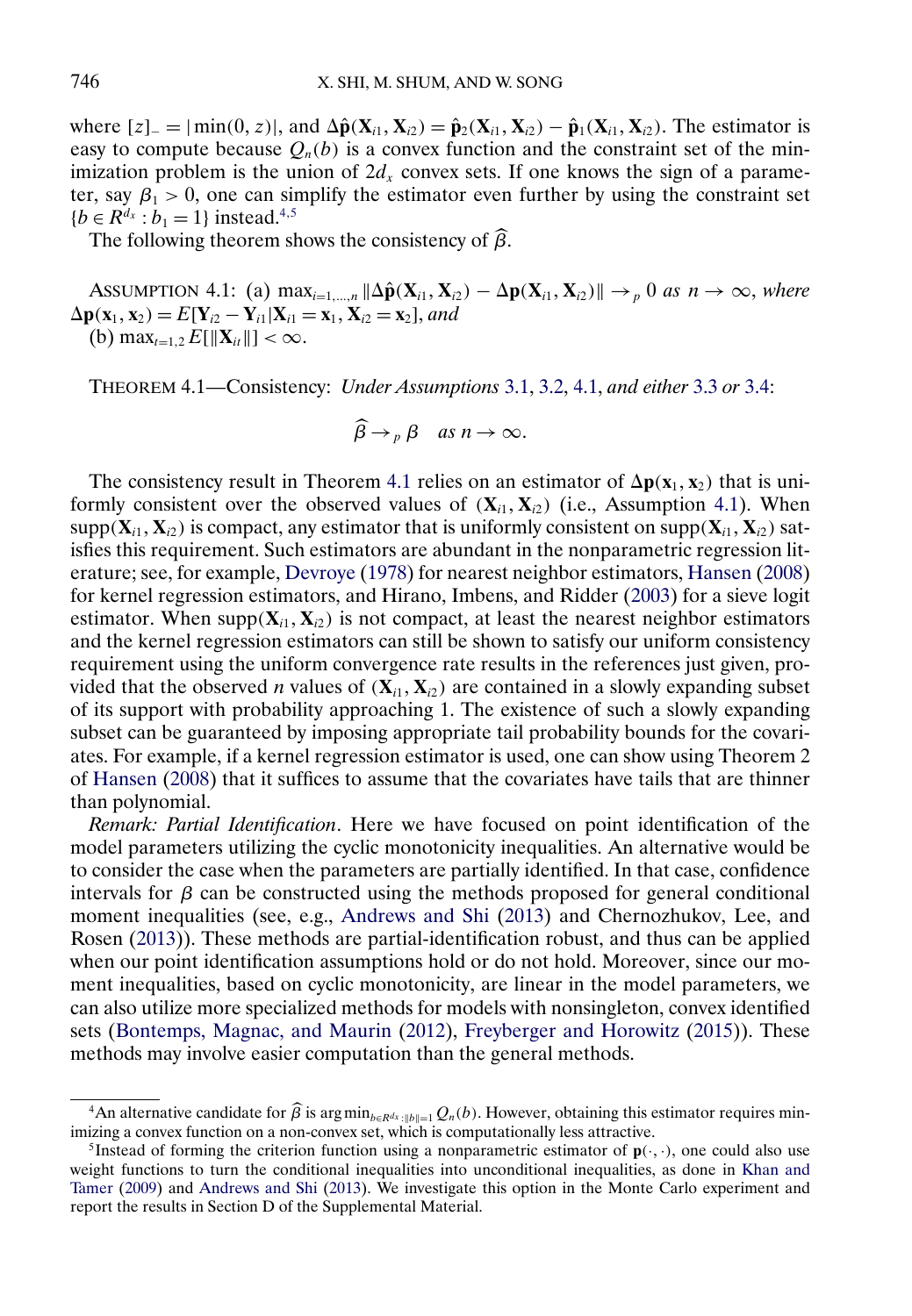#### 4.1. *Monte Carlo Simulation*

<span id="page-10-0"></span>Consider a trinary choice example and a 2-period panel. Let  $X_{it}^k$  be a three-dimensional covariate vector:  $X_{it}^k = (X_{j,it}^k)_{j=1,2,3}$ . Let  $(X_{j,it}^k)_{j=1,2,3;k=1,2;t=1,2}$  be independent uniform random variables in [0, 1].<sup>6</sup> Let  $A_i^k = (\omega_i^k + X_{1,i^2} - X_{1,i^2})/4$  for  $k = 1, 2$ , where  $\omega_i^k$  is uniform in  $[0, 1]$ , independent across k and independent of other model primitives. Consider the true parameter value  $\beta = (1, 0.5, 0.5)$ , and use the scale normalization  $\beta_1 = 1$ .

We consider two specifications. The first specification is a multinomial logit model. In the second specification,  $\epsilon_{it}^k$  for  $k = 1, 2$  is a difference of two independent Cauchy( $x_0 =$  $0, \gamma = 2$ ) variates.

In addition to our CM estimator, we also implement [Chamberlain'](#page-23-0)s [\(1980\)](#page-23-0) conditional likelihood estimator for comparison.<sup>7</sup> The conditional likelihood method is consistent and  $n^{-1/2}$ -normal for the logit specification, but it may not be consistent in the Cauchy specification. For both estimators, we report bias, standard deviation (SD), and the root mean-squared error (rMSE). To implement our estimator, we use the Nadaraya–Watson estimator with product kernel to estimate  $p(\cdot, \cdot)$  with bandwidth selected via leave-oneout cross-validation. We consider four sample sizes 250, 500, 1000, and 2000, and use 5000 Monte Carlo repetitions.

The results are reported in Tables [I](#page-11-0) and [II.](#page-11-0) We only report the performance of  $\beta_2$  because that of  $\beta_3$  is nearly the same due to the symmetric design of the experiment. Under the Logit design (Table [I\)](#page-11-0), the conditional likelihood estimator not surprisingly has smaller bias and smaller standard deviation. Yet our CM estimator is close in performance with conditional likelihood. Under the Cauchy design, the conditional likelihood estimator displays larger bias and standard deviation, and the bias shrinks very slowly with the sample size. This may reflect the inconsistency of the conditional likelihood estimator in this setup. On the other hand, the CM estimator has a smaller bias and standard deviation, both decreasing significantly as the sample size increases. Overall, our CM estimator has more robust performance in non-logit setup and leads to only modest efficiency loss in the logit setups in the range of sample sizes that we consider.<sup>8</sup>

# 5. LONGER PANELS ( $T > 2$ )

We have thus far focused on 2-period panel data sets for ease of exposition. Our method naturally generalizes to longer panel data sets as well. Suppose that there are  $T$  time periods. Then one can use all cycles with length  $L \leq T$  to form the moment inequalities. To begin, consider  $t_1, t_2, \ldots, t_L \in \{1, 2, \ldots, T\}$ , where the points do not need to be all distinct. Assuming the multi-period analogue of Assumption [3.1,](#page-4-0) we can use derivation

 $6$ Assumption [3.3](#page-6-0) is satisfied because all the X variables are supported on the unit interval and they can vary freely from each other. Thus point identification holds under this design.

<sup>7</sup>In Section C of the Supplemental Material, we report an instrumental function variation of our estimator, where the conditional moment inequalities are approximated by unconditional moment inequalities generated by multiplying the moment function to indicators of hypercubes on the space of the conditioning variables in the spirit of [Khan and Tamer](#page-24-0) [\(2009\)](#page-24-0) and [Andrews and Shi](#page-23-0) [\(2013\)](#page-23-0), instead of estimated nonparametrically. This variation of our estimator is more difficult to compute and has less desirable Monte Carlo performance.

<sup>8</sup>As the sample size gets larger, the discrepancy between the standard deviation of the CM estimator and the conditional likelihood estimator may grow because the latter is  $n^{-1/2}$ -consistent while the former likely converges more slowly.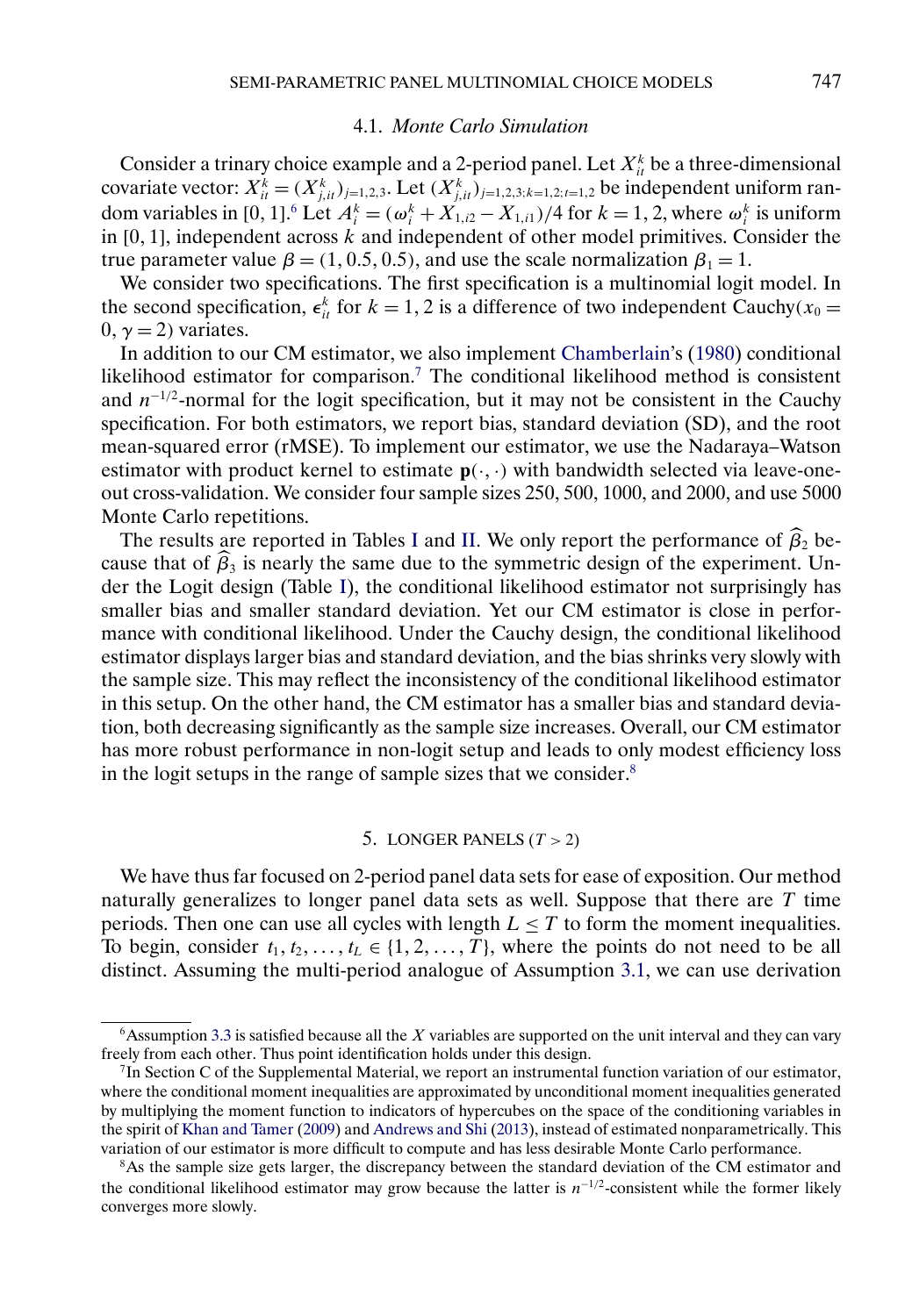<span id="page-11-0"></span>

| $\boldsymbol{n}$ | <b>BIAS</b> | <b>SD</b> | rMSE                             | 25% Ouantile | Median | 75% Quantile |
|------------------|-------------|-----------|----------------------------------|--------------|--------|--------------|
|                  |             |           | <b>CM</b> Estimator              |              |        |              |
| 250              | $-0.0622$   | 0.1385    | 0.1519                           | 0.3435       | 0.4302 | 0.5242       |
| 500              | $-0.0484$   | 0.0977    | 0.1090                           | 0.3854       | 0.4477 | 0.5141       |
| 1000             | $-0.0328$   | 0.0701    | 0.0774                           | 0.4192       | 0.4647 | 0.5133       |
| 2000             | $-0.0257$   | 0.0488    | 0.0552                           | 0.4402       | 0.4726 | 0.5069       |
|                  |             |           | Conditional Likelihood Estimator |              |        |              |
| 250              | 0.0064      | 0.1283    | 0.1284                           | 0.4192       | 0.4992 | 0.5862       |
| 500              | 0.0022      | 0.0888    | 0.0889                           | 0.4419       | 0.5009 | 0.5581       |
| 1000             | 0.0016      | 0.0621    | 0.0621                           | 0.4592       | 0.5004 | 0.5430       |
| 2000             | $-0.0001$   | 0.0439    | 0.0439                           | 0.4700       | 0.4994 | 0.5287       |

TABLE I MONTE CARLO PERFORMANCE OF ESTIMATORS OF  $\beta_2$  (LOGIT DESIGN,  $\beta_{0,2} = 0.5$ )

similar to that in Section [3.1](#page-5-0) to obtain

$$
\sum_{m=1}^{L} \beta' (\mathbf{X}_{it_m} - \mathbf{X}_{it_{m+1}}) E[\mathbf{Y}_{it_m} | \mathbf{X}_{it_1}, \dots, \mathbf{X}_{it_L}] \ge 0.
$$
 (5.1)

To form an estimator, we consider an estimator  $\hat{\mathbf{p}}_{t_m}(\mathbf{X}_{it_1}, \dots, \mathbf{X}_{it_L})$  of  $E[\mathbf{Y}_{it_m} | \mathbf{X}_{it_1}, \dots, \mathbf{X}_{it_L}]$ . Let the sample criterion function be

$$
Q_n(b) = n^{-1} \sum_{i=1}^n \sum_{t_1, \dots, t_L \in \{1, \dots, T\}} \left[ \sum_{m=1}^L b'(\mathbf{X}_{it_m} - \mathbf{X}_{it_{m+1}}) \hat{\mathbf{p}}_{t_m}(\mathbf{X}_{it_1}, \dots, \mathbf{X}_{it_L}) \right].
$$
 (5.2)

The estimator of  $\beta$ ,  $\beta$  is defined based on  $Q_n(b)$  in the same way as in Section [4.](#page-8-0)

If  $L = T$ , the estimator just defined utilizes all available inequalities implied by cyclic monotonicity. However, in practice there are disadvantages of using long cycles because (1) the estimator  $\hat{\mathbf{p}}_{t_m}(\mathbf{X}_{it_1},..., \mathbf{X}_{it_L})$  can be noisy when  $t_1,..., t_L$  contains many distinct values, and (2) it is computationally more demanding to exhaust and aggregate all cycles of longer length if  $T$  is moderately large. Thus, in the empirical application below, we only use the length-2 cycles, that is,  $L = 2$ .

TABLE II MONTE CARLO PERFORMANCE OF ESTIMATORS OF  $\beta_2$  (Cauchy Design,  $\beta_{0,2} = 0.5$ )

| $\boldsymbol{n}$ | <b>BIAS</b> | SD.    | rMSE                             | 25% Ouantile | Median | 75% Ouantile |
|------------------|-------------|--------|----------------------------------|--------------|--------|--------------|
|                  |             |        | <b>CM</b> Estimator              |              |        |              |
| 250              | $-0.1164$   | 0.2156 | 0.2450                           | 0.2393       | 0.3761 | 0.5226       |
| 500              | $-0.0698$   | 0.1714 | 0.1851                           | 0.3124       | 0.4237 | 0.5379       |
| 1000             | $-0.0392$   | 0.1291 | 0.1349                           | 0.3701       | 0.4587 | 0.5454       |
| 2000             | $-0.0151$   | 0.0953 | 0.0965                           | 0.4209       | 0.4809 | 0.5462       |
|                  |             |        | Conditional Likelihood Estimator |              |        |              |
| 250              | 0.1791      | 0.5985 | 0.6247                           | 0.4118       | 0.6014 | 0.8467       |
| 500              | 0.1304      | 0.2512 | 0.2830                           | 0.4613       | 0.6018 | 0.7607       |
| 1000             | 0.1166      | 0.1642 | 0.2013                           | 0.5038       | 0.6045 | 0.7182       |
| 2000             | 0.1110      | 0.1142 | 0.1593                           | 0.5327       | 0.6042 | 0.6809       |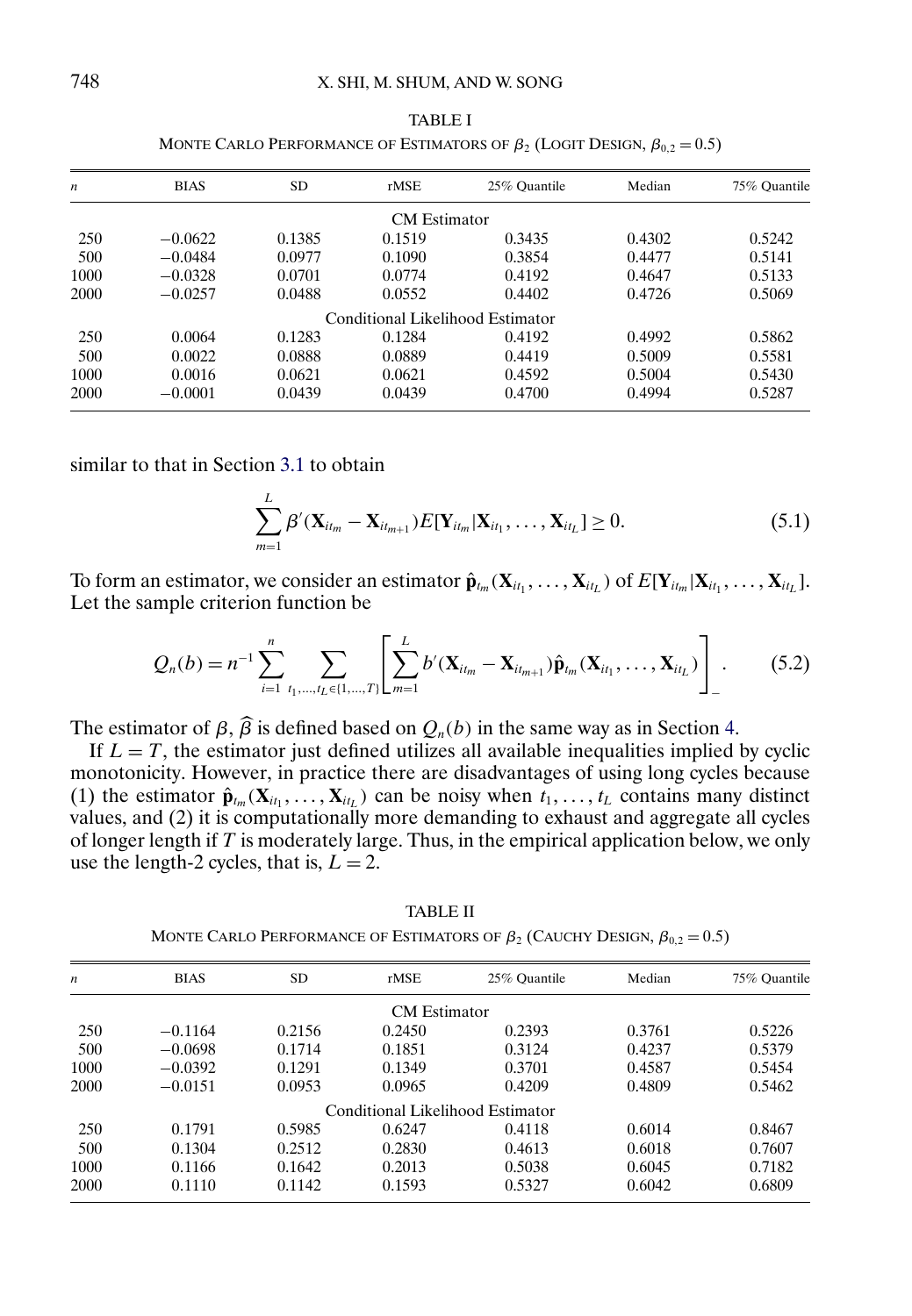<span id="page-12-0"></span>

| $\boldsymbol{n}$ | <b>BIAS</b> | SD.    | rMSE                          | 25% Quantile | Median | 75% Ouantile |
|------------------|-------------|--------|-------------------------------|--------------|--------|--------------|
|                  |             |        | Based on Length-2 Cycles Only |              |        |              |
| 250              | $-0.1413$   | 0.1393 | 0.1984                        | 0.2631       | 0.3565 | 0.4506       |
| 500              | $-0.0989$   | 0.1069 | 0.1457                        | 0.3283       | 0.3997 | 0.4716       |
| 1000             | $-0.0693$   | 0.0814 | 0.1069                        | 0.3755       | 0.4300 | 0.4837       |
| 2000             | $-0.0467$   | 0.0616 | 0.0773                        | 0.4120       | 0.4529 | 0.4936       |
|                  |             |        | Based on All Cycles           |              |        |              |
| 250              | $-0.1436$   | 0.1391 | 0.1999                        | 0.2613       | 0.3553 | 0.4465       |
| 500              | $-0.1006$   | 0.1069 | 0.1467                        | 0.3254       | 0.3973 | 0.4683       |
| 1000             | $-0.0702$   | 0.0817 | 0.1077                        | 0.3736       | 0.4291 | 0.4837       |
| 2000             | $-0.0478$   | 0.0618 | 0.0782                        | 0.4108       | 0.4514 | 0.4920       |

TABLE III MOMENT INEQUALITY ESTIMATOR OF  $\beta_2$  (*T* = 3, Cauchy Design,  $\beta_{0,2} = 0.5$ )

For identification, it might be possible to obtain weaker conditions for point identification when longer cycles are used, but we were not able to come up with a clean set of conditions for that. For estimation, inequalities from longer cycles provide additional restriction on the parameter and thus could potentially improve efficiency. We investigate the gain in a Monte Carlo experiment next.

Another interesting question is whether equation [\(5.1\)](#page-11-0) with  $L = T$  exhausts all the information in the random utility model and leads to the sharp identified set. We believe this is unlikely in general because the CM inequalities only derive from the convexity of the social surplus function, and do not use other properties of the random utility model. For instance, in random utility models, the choice probability of one alternative should not increase when its own utility index stays constant while the utility indices of the other alternatives weakly increase, which is not captured in the CM inequalities.<sup>9</sup> However, these properties are not straightforward to use in the panel data setting and do not lead to simple linear (in parameters) moment conditions.

## 5.1. *Monte Carlo Results Using Longer Cycles*

Here we use a 3-period extension of the Cauchy design presented in the previous section. All the specification details are the same (including the fact that  $A_i^k$  depends only on  $X_{1,i2}^k - X_{1,i1}^k$ ), except that one additional period of data is generated. In Table III, we report the performance of our moment inequality estimators for  $\beta_2$  using length-2 cycles, and using both length-2 and -3 cycles (all cycles). As we can see, the performance of the estimator is nearly identical whether or not the length-3 cycles are used. In practice, one can try using length-2 cycles only first and then add length-3 cycles to see if the results change. If not, there should be no reason to consider longer cycles since longer cycles involve higher computational cost.

#### 6. RELATED MODEL: AGGREGATE PANEL MULTINOMIAL CHOICE MODEL

Up to this point, we have focused on the setting when the researcher has individuallevel panel data on multinomial choice. In this section, we discuss an important and simpler related model: the panel multinomial choice model estimated using *aggregate* data

<sup>&</sup>lt;sup>9</sup>These other properties were studied in [Koning and Ridder](#page-24-0) [\(2003\)](#page-24-0).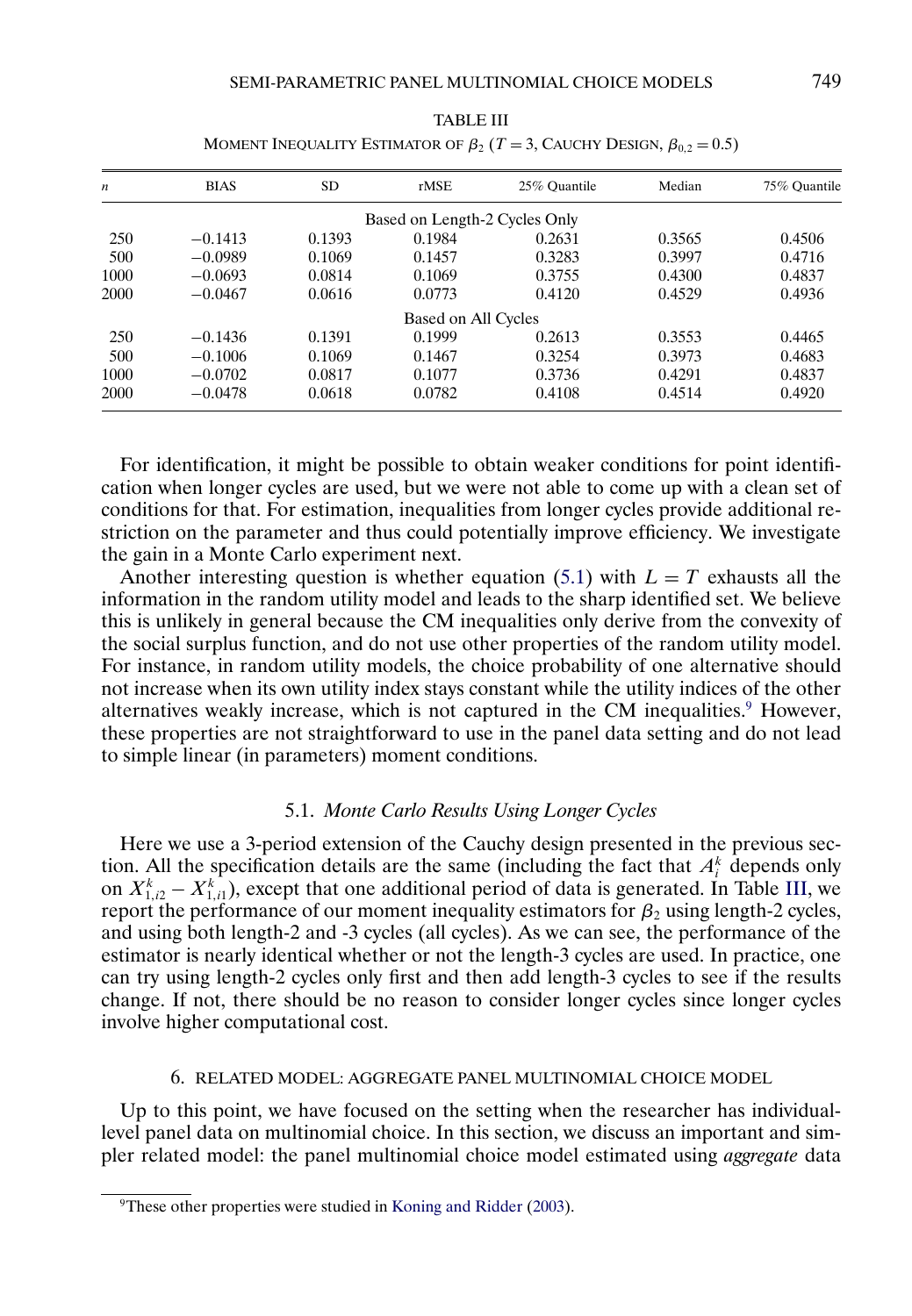<span id="page-13-0"></span>for which we are able to derive some inference results. Such models are often encountered in empirical industrial organization.<sup>10</sup> In this setting, the researcher observes the aggregated choice probabilities (or *market shares*) for the consumer population in a number of regions and across a number of time periods. Correspondingly, the covariates are also only observed at region/time level for each choice option. To be precise, we observe  $(\mathbf{S}_{ct}, \mathbf{X}_{ct} = (X_{ct}^{1,'}, \dots, X_{ct}^{K,'})')_{c=1, t=1}^{n,T}$  which denote, respectively, the region/time-level choice probabilities and covariates. Only a "short" panel is required, as our approach works with as few as two periods. Thus, to get the idea across with the simplest notation possible, we focus on the case where  $T = 2$ .

We model the individual choice  $Y_{ict} = (Y_{ict}^1, \dots, Y_{ict}^K)'$  as

$$
Y_{ict}^{k} = 1\{\beta'X_{ct}^{k} + A_{ic}^{k} + \epsilon_{ict}^{k} \ge \beta'X_{ct}^{k'} + A_{ic}^{k'} + \epsilon_{ict}^{k'} \forall k' = 0, ..., K\},
$$
(6.1)

where  $X_{ct}^0$ ,  $A_{ic}^0$  and  $\epsilon_{ict}^0$  are normalized to zero,  $\mathbf{A}_{ic} = (A_{ic}^0, \dots, A_{ic}^K)'$  is the choice-specific individual fixed effect, and  $\boldsymbol{\epsilon}_{ict} = (\epsilon_{ict}^1, \dots, \epsilon_{ict}^K)'$  is the vector of idiosyncratic shocks. Correspondingly, the vector of choice probabilities  $S_{ct} = (S_{ct}^1, \ldots, S_{ct}^K)'$  is obtained as the fraction of  $I_{ct}$  agents in region i and time t who chose option k, that is,  $S_{ct} = I_{ct}^{-1} \sum_{i=1}^{I_{ct}} Y_{ict}$ .

Make the market-by-market version of Assumption [3.1:](#page-4-0)

ASSUMPTION 6.1: (a) *The error terms are identically distributed* ( $\epsilon_{ic1} \sim \epsilon_{ic2}$ ) *conditional on market and individual identity. Let market identity be captured by a random element*  $\eta_c$ ; *then this condition can be written as* ( $\epsilon_{ic1} \sim \epsilon_{ic2}$ )| $\eta_c$ ,  $A_{ic}$  and

(b) the conditional distribution  $of \epsilon_{\text{ict}}$  given  $A_{\text{ic}}$ ,  $\eta_c$  is absolutely continuous with respect to the Lebesgue measure, everywhere in  $\mathbf{A}_{ic}, \boldsymbol{\eta}_c.$ 

Then arguments similar to those for Lemma [3.1](#page-5-0) imply the following lemma.

LEMMA 6.1: *Under Assumption* 6.1, *we have*

$$
E(\Delta \mathbf{Y}_{ic}^{\prime}|\boldsymbol{\eta}_{c}) (\Delta \mathbf{X}_{c}^{\prime}\boldsymbol{\beta}) \geq 0, \quad a.s.
$$
\n(6.2)

We no longer need to perform the nonparametric estimation of conditional choice probabilities because  $E(Y_{ict}|\eta_c)$  can be estimated uniformly consistently by  $S_{ct}$ .<sup>11</sup>

Now, we can construct a consistent estimator of  $β$ . The estimator is defined as

$$
\widehat{\beta} = \overline{\beta}/\|\overline{\beta}\|, \quad \text{where} \tag{6.3}
$$

$$
\overline{\beta} = \arg \min_{b \in R^{d_X} : \max_{j=1,\dots,J} |b_j|=1} Q_n(b) = n^{-1} \sum_{c=1}^n \left[ \left( b' \Delta \mathbf{X}_c \right) (\Delta \mathbf{S}_c) \right]_-\tag{6.4}
$$

This estimator is consistent by similar arguments as those for Theorem [4.1.](#page-9-0) Estimators using longer cycles when  $T > 2$  can be constructed as in the previous section.

<sup>10</sup>See, for instance, [Berry, Levinsohn, and Pakes](#page-23-0) [\(1995\)](#page-23-0) and [Berry and Haile](#page-23-0) [\(2014\)](#page-23-0).

<sup>&</sup>lt;sup>11</sup> If inf<sub>c,t</sub>  $I_{ct}$  grows fast enough with  $n \times T$ , this estimator is uniformly consistent, that is, sup<sub>c</sub> sup<sub>t</sub>  $||S_{ct} E(Y_{ict} | \eta_c) || \rightarrow p 0$ . Section 3.2 of [Freyberger'](#page-23-0)s [\(2015\)](#page-23-0) arguments (using Bernstein's Inequality) implies that the above convergence holds if  $\log(n \times T) / \min_{c,t} I_{ct} \to 0$ .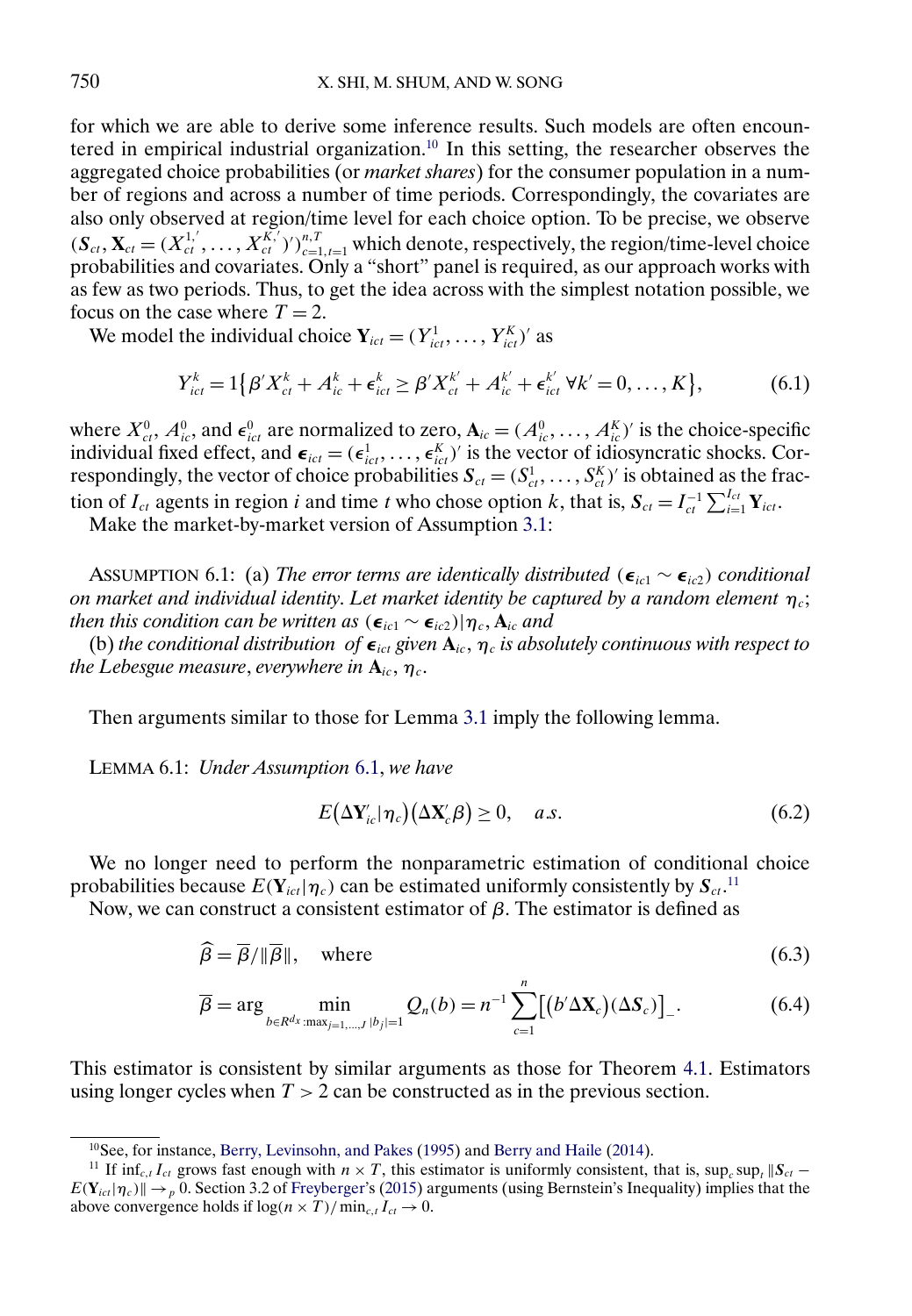# 6.1. *Convergence Rate of* β *in the Aggregate Case*

<span id="page-14-0"></span>In the aggregate case,  $I_{ct}$  is typically large relative to n. As a result, it is often reasonable to assume that  $I_{ct}$  increases fast as  $n \to \infty$ , and  $S_{ct}$  converges to the limiting choice probability  $E[Y_{ict}|\eta_c]$  fast enough that the difference between  $S_{ct}$  and  $E[Y_{ict}|\eta_c]$  has negligible impact on the convergence of  $\widehat{\beta}$ . Under such assumptions, we can derive a  $n^{-1/2}$ convergence rate for β .

The derivation involves differentiating the criterion function with respect to  $b$ , which is easier to explain on a convex parameter space rather than the unit circle that we have been using as the normalized parameter space. Thus, for ease of exposition, we switch to the normalization  $\beta_1 = 1$  in this section. The parameter space is hence  $\{(1, \tilde{b}') : \tilde{b} \in R^{d_x-1}\}.$ Let  $\tilde{\beta}$  denote  $\beta$  with the first coordinate removed. We make the following assumptions.

ASSUMPTION 6.2: (a)  $(\mathbf{S}_{ct}, \mathbf{X}_{ct})_{t=1}^2$  *is i.i.d.* (*independent and identically distributed*) *across* c, and  $E(\|\text{vec}(X_{ct})\|^2) < \infty$ .

(b)  $\max_{t=1,2} E[\|\mathbf{S}_{ct} - E[\mathbf{Y}_{ict}|\boldsymbol{\eta}_c]\|^2] = O(n^{-1}).$ 

(c)  $\widehat{\beta} \rightarrow_{p} \beta$ .

*Let*  $W_c = (\Delta X_c)E[\Delta Y_{ic} | \eta_c]$ . *Let*  $W_c^1$  *denote the first coordinate of*  $W_c$ , *and let*  $\tilde{W}_c$  *denote* **W**<sup>c</sup> *with the first coordinate removed*.

(d)  $Pr(b'W_c = 0) = 0$  *for all b such that*  $b_1 = 1$  *and*  $||b - \beta|| \le c_1$  *for a constant*  $c_1$ *.* 

(e) With probability 1, the conditional cumulative distribution function  $F_{\mathbf{W}_c^1|\tilde{\mathbf{W}}_c}(\cdot|\tilde{\mathbf{W}}_c)$  of  $\mathbf{W}_c^1$ given  $\tilde{W}_c$  is continuous on  $[-\tilde{\beta}'\tilde{W}_c,\infty)$ , continuously differentiable on  $(-\tilde{\beta}'\tilde{W}_c,\infty)$  with the derivative  $f_{\mathbf{W}_c^1|\tilde{\mathbf{W}}_c}(\cdot|\tilde{\mathbf{W}}_c)$  that is bounded by a constant C.

(f) *The smallest eigenvalue of*

$$
E[\tilde{\mathbf{W}}_{c}\tilde{\mathbf{W}}_{c}'f_{\mathbf{W}_{c}^{1}|\tilde{\mathbf{W}}_{c}}(-\tilde{\mathbf{W}}_{c}'\tilde{\beta}-\tau\mathbf{W}_{c}'(b-\beta)|\tilde{\mathbf{W}}_{c})1(\mathbf{W}_{c}'(b-\beta)<0)]
$$

*is bounded below by*  $c_2 > 0$  *for all*  $\tau \in (0, 1)$  *and all b such that*  $b_1 = 1$  *and*  $||b - \beta|| \le c_1$ .

For establishing the rate result, we follow the general methods of [Kim and Pollard](#page-24-0) [\(1990\)](#page-24-0) and [Sherman](#page-24-0) [\(1993\)](#page-24-0), which are useful for dealing with the noise component due to sample averaging in the criterion function [\(6.4\)](#page-13-0). This is the only source of noise we need to consider, as Assumption 6.2(b) ensures that the noise from using the observed market shares  $S_{ct}$  to estimate the conditional expectations  $E[Y_{ct}|\eta_c]$  is negligible. In the individual-level data setting, an analogue of Assumption 6.2(b) would hold and an  $n^{-1/2}$ rate for  $\beta$  would be obtained if the conditional choice probability were either known or estimable at a parametric rate. However, a known conditional choice probability or one estimated with parametric rate is implausible in that setting. We conjecture that with individual-level data, the noise due to estimating the conditional choice probability dominates and determines the rate. However, we have not found a way to handle this part of the noise.

Parts (d)–(f) of this assumption require further explanation. We need to establish a quadratic lower bound for the limiting criterion function in a neighborhood of the true value β. We do so via deriving the first- and the second-order directional derivatives of the limiting criterion function in such a neighborhood. Parts (d) and (e) are used to guarantee the existence of directional derivatives, while part (f) ensures that the second-order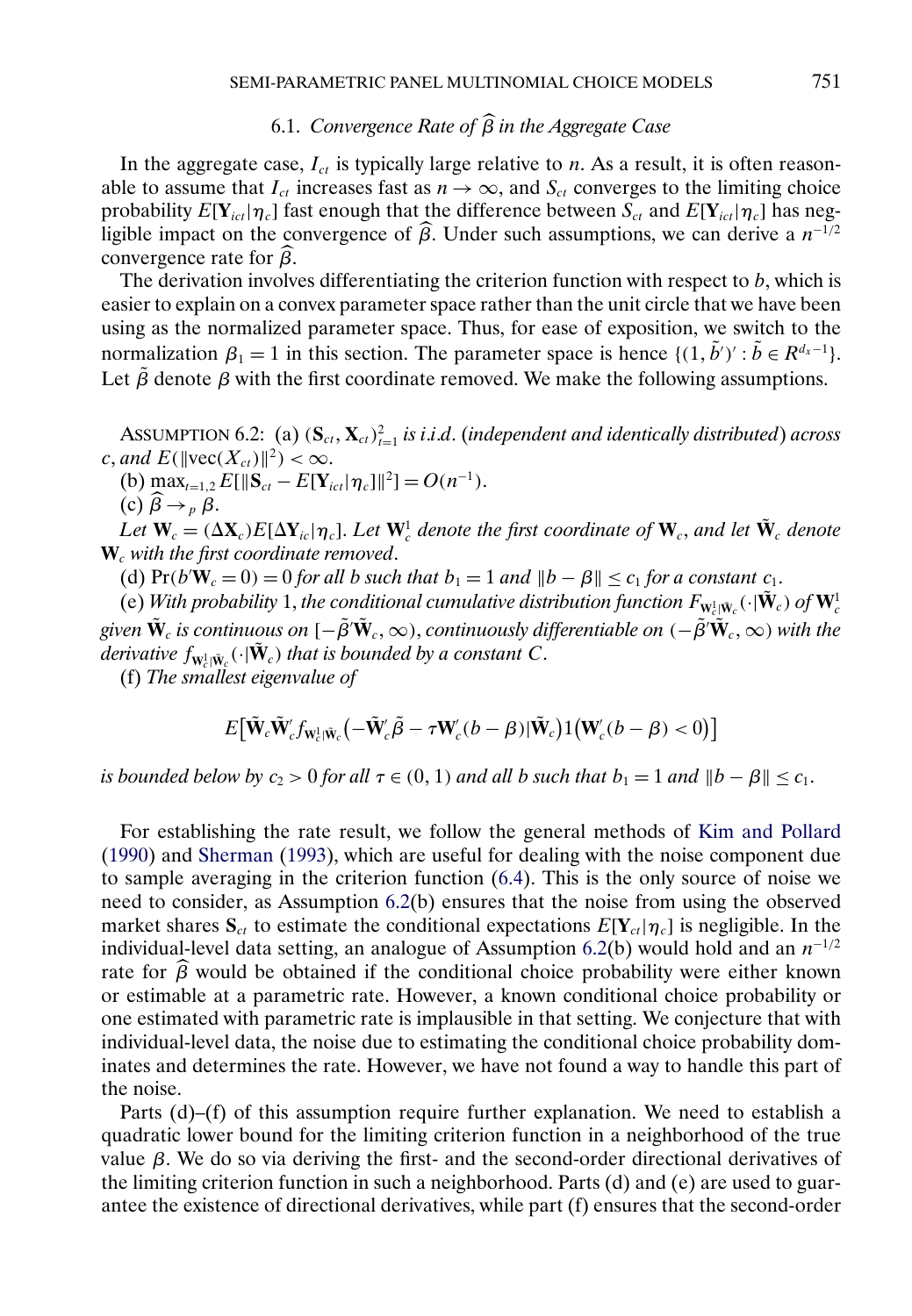# 752 X. SHI, M. SHUM, AND W. SONG

| ABL! |  |  |
|------|--|--|
|      |  |  |

TABLE OF THE SEVEN PRODUCT-AGGREGATES USED IN ESTIMATION

|   | Products Included in Analysis                                      |
|---|--------------------------------------------------------------------|
|   | Charmin                                                            |
| 2 | White Cloud                                                        |
| 3 | Dominicks                                                          |
| 4 | Northern                                                           |
| 5 | Scott                                                              |
| 6 | Cottonelle                                                         |
| 7 | Other good (incl. Angelsoft, Kleenex, Coronet, and smaller brands) |

directional derivative is bounded from below by a quadratic function.<sup>12</sup> The proof of the following theorem is given in Section B of the Supplemental Material.

THEOREM 6.1: *Under Assumption* [6.2,](#page-14-0) *we have*  $\widehat{\beta} - \beta = O_p(n^{-1/2})$  *for*  $\widehat{\beta}$  *defined in equation* [\(6.3\)](#page-13-0).

## 6.2. *Empirical Illustration*

Here we consider an empirical illustration, based on the aggregate panel multinomial choice model described above. We estimate a discrete choice demand model for bathroom tissue, using store/week-level scanner data from different branches of Dominicks supermarket.<sup>13</sup> The bathroom tissue category is convenient because there are relatively few brands of bathroom tissue, which simplifies the analysis. The data are collected at the store and week level, and report sales and prices of different brands of bathroom tissue. For each of 54 Dominicks stores, we aggregate the store-level sales of bathroom tissue up to the largest six brands, lumping the remaining brands into the seventh good (see Table IV).

We form moment conditions based on cycles over weeks, for each store. In the estimation results below, we consider cycles of length 2. Since data are observed at the weekly level, we consider subsamples of 10 weeks or 15 weeks which were drawn at periodic intervals from the 1989–1993 sample period. After the specific weeks are drawn, all length-2 cycles that can be formed from those weeks are used.

We allow for store/brand-level fixed effects and use the techniques developed in Section [3.1](#page-3-0) to difference them out. Due to this, any time-invariant brand- or store-level variables will be subsumed into the fixed effect, leaving only explanatory covariates which vary both across stores and time. As such, we consider a simple specification with  $X^k = (PRICE, DEAL, PRICE^*DEAL)$ . PRICE is measured in dollars per roll of bathroom tissue, while DEAL is defined as whether a given brand was on sale in a given storeweek.14 Since any price discounts during a sale will be captured in the PRICE variable

 $12$ We use directional derivatives because our limiting criterion function is not fully differentiable to the second order. In particular, even though it is first-order differentiable, the first derivative has a kink.

<sup>&</sup>lt;sup>13</sup>This data set has previously been used in many papers in both economics and marketing; see a partial list at [http://research.chicagobooth.edu/kilts/marketing-databases/dominicks/papers.](http://research.chicagobooth.edu/kilts/marketing-databases/dominicks/papers)

<sup>&</sup>lt;sup>14</sup>The variable DEAL takes the binary values  $\{0, 1\}$  for products 1–6, but takes continuous values between 0 and 1 for product 7. The continuous values for product  $\overline{7}$  stand for the average on-sale frequency of all the small brands included in the product-aggregate 7. This and the fact that PRICE is a continuous variable make the point identification condition, Assumption [3.3,](#page-6-0) hold.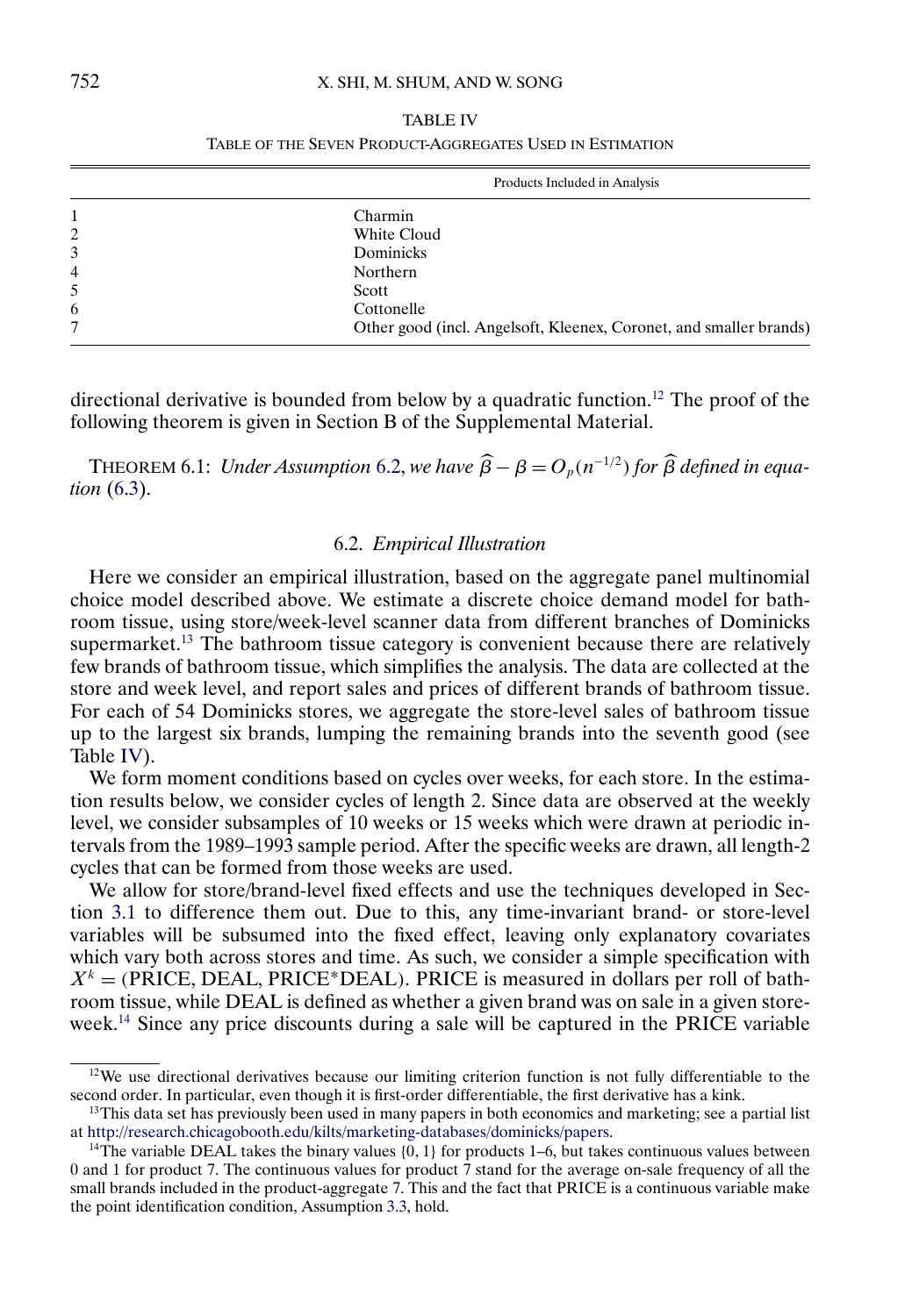<span id="page-16-0"></span>

| SUMMARY STATISTICS |                                     |             |                  |                            |                         |                            |
|--------------------|-------------------------------------|-------------|------------------|----------------------------|-------------------------|----------------------------|
|                    |                                     | Min         | Max              | Mean                       | Median                  | Std.Dev.                   |
| 10 week data       | DEAL.<br><b>PRICE</b><br>PRICE×DEAL | 0.1776      | 0.6200<br>0.6136 | 0.4350<br>0.3637<br>0.1512 | $\theta$<br>0.3541<br>0 | 0.4749<br>0.0876<br>0.1766 |
| 15 week data       | DEAL<br><b>PRICE</b><br>PRICE×DEAL  | 0<br>0.1849 | 0.6200<br>0.6091 | 0.4488<br>0.3650<br>0.1644 | 0<br>0.3532<br>0        | 0.4845<br>0.0887<br>0.1888 |

| TABLE V                   |
|---------------------------|
| <b>SUMMARY STATISTICS</b> |

itself, DEAL captures any additional effects that a sale has on behavior, beyond price. Summary statistics for these variables are reported in Table V.

The point estimates are reported in Table VI. One interesting observation from the table is that the sign of the interaction term is negative, indicating that consumers are more price sensitive when a product is on sale. This may be consistent with the story that the sale status draws consumers' attention to price (from other characteristics of the product).

## 7. CONCLUSIONS

In this paper, we explored how the notion of cyclic monotonicity can be exploited for the identification and estimation of panel multinomial choice models with fixed effects. In these models, the social surplus (expected maximum utility) function is convex, implying that its gradient, which corresponds to the choice probabilities, satisfies cyclic monotonicity. This is just the appropriate generalization of the fact that the slope of a single-variate convex function is nondecreasing.

We establish sufficient conditions for point identification of the model parameters, and propose an estimator and show its consistency. Noteworthily, our moment inequalities are linear in the model parameters, so that the estimation procedure is a convex optimization problem, which has significant computational advantages. In ongoing work, we are considering the possible extension of these ideas to other models and economic settings.

# APPENDIX A: PROOFS

PROOF OF LEMMA [2.1:](#page-3-0) (a) By the independence between U and  $\epsilon$ , we have

$$
\mathcal{W}(\mathbf{u}) = E\left\{\max_{k} \left[U^k + \epsilon^k\right] | \mathbf{U} = \mathbf{u}\right\} = E\left\{\max_{k} \left[u^k + \epsilon^k\right]\right\}.
$$
 (A.1)

| <b>TABLE VI</b>                                  |
|--------------------------------------------------|
| POINT ESTIMATES FOR BATHROOM TISSUE CHOICE MODEL |

|           |            | 10 Week Data | 15 Week Data |
|-----------|------------|--------------|--------------|
| $\beta_1$ | DEAL       | 0.1053       | 0.0725       |
| $\beta_2$ | PRICE      | $-0.9720$    | $-0.9922$    |
| $\beta_3$ | PRICE×DEAL | $-0.2099$    | $-0.1017$    |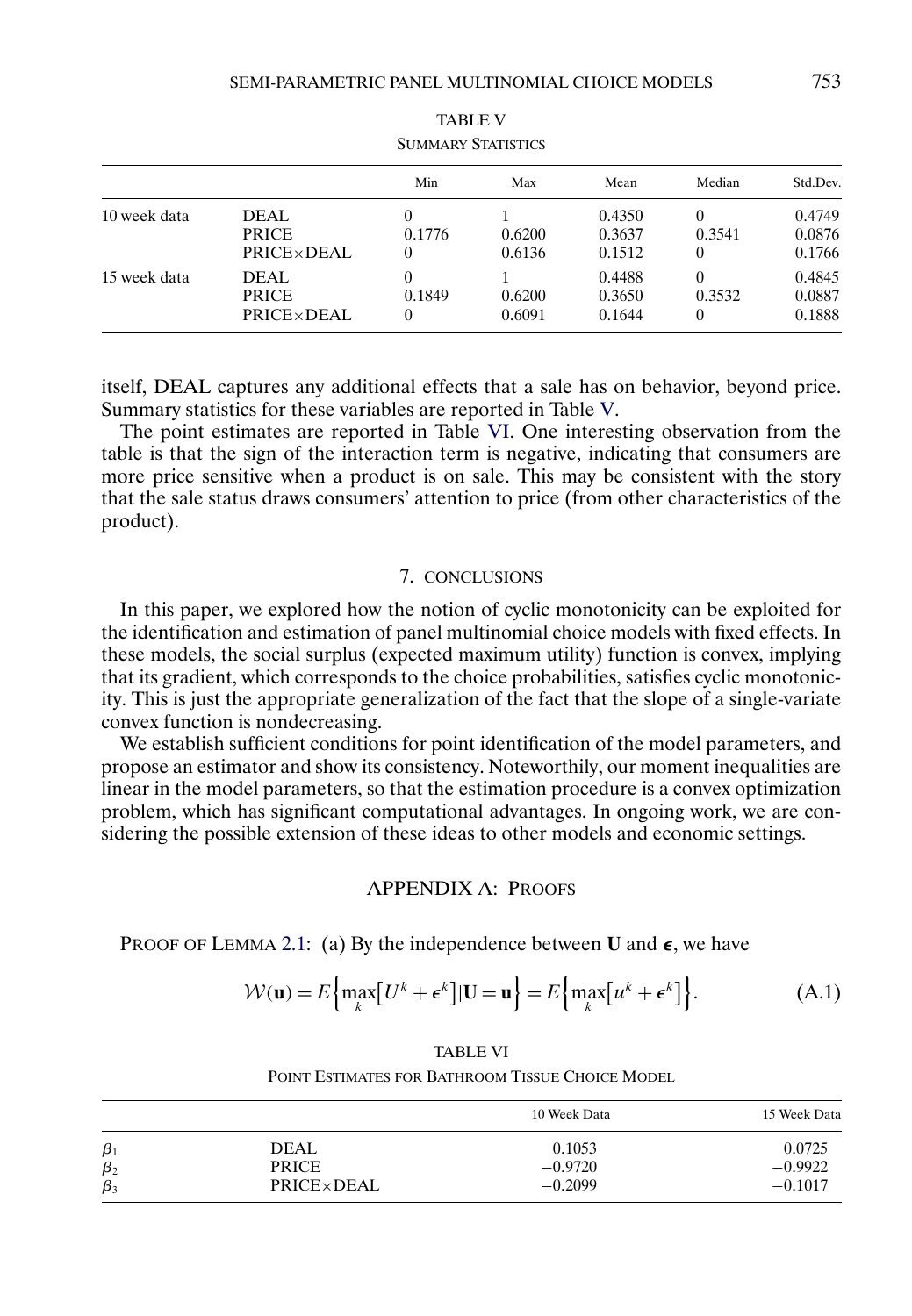This function is convex because  $\max_k[u^k + \epsilon^k]$  is convex for all values of  $\epsilon^k$  and the expectation operator is linear.

(b), (c) Without loss of generality, we focus on the differentiability with respect to  $u<sup>K</sup>$ . Let  $(u^1_*, \ldots, u^K_*)$  denote an arbitrary fixed value of  $(U^1, \ldots, U^K)$ , and let  $u^0_* = 0$ . It suffices to show that  $\lim_{\eta\to 0}$   $[\mathcal{W}(u^1_*,\ldots,u^K_*+\eta)-\mathcal{W}(u^1_*,\ldots,u^K_*)]/\eta$  exists. We show this using the bounded convergence theorem. First observe that

$$
\frac{\mathcal{W}(u_*^1,\ldots,u_*^K+\eta)-\mathcal{W}(u_*^1,\ldots,u_*^K)}{\eta}=E\bigg[\frac{\Delta(\eta,\mathbf{u}_*,\boldsymbol{\epsilon})}{\eta}\bigg],\tag{A.2}
$$

where  $\Delta(\eta, \mathbf{u}_*, \boldsymbol{\epsilon}) = \max\{u^1_* + \boldsymbol{\epsilon}^1, \dots, u^K_* + \eta + \boldsymbol{\epsilon}^K\} - \max\{u^1_* + \boldsymbol{\epsilon}^1, \dots, u^K_* + \boldsymbol{\epsilon}^K\}.$  Consider an arbitrary value  $e$  of  $\epsilon$  and  $e^0 = 0$ . If  $e^K + u_*^K > \max_{k=0,\dots,K-1} [u_*^k + e^k]$ , for  $\eta$  close enough to zero, we have

$$
\frac{\Delta(\eta, \mathbf{u}_{*}, e)}{\eta} = \frac{(u_{*}^{K} + \eta + e^{K}) - (u_{*}^{K} + e^{K})}{\eta} = 1.
$$
 (A.3)

Thus,

$$
\lim_{\eta \to 0} \frac{\Delta(\eta, \mathbf{u}_*, \boldsymbol{e})}{\eta} = 1.
$$
\n(A.4)

On the other hand, if  $e^{K} + u_{*}^{K} < \max_{k=0,...,K-1} [u_{*}^{k} + e^{k}]$ , then for  $\eta$  close enough to zero, we have

$$
\frac{\Delta(\eta, \mathbf{u}_{*}, e)}{\eta} = \frac{0}{\eta} = 0.
$$
 (A.5)

Thus,

$$
\lim_{\eta \to 0} \frac{\Delta(\eta, \mathbf{u}_*, \boldsymbol{e})}{\eta} = 0.
$$
\n(A.6)

By the absolute continuity of the conditional distribution of  $\epsilon$ , we have  $Pr(\epsilon^K + u^K_*)$  $\max_{k=0,\dots,K-1}[u^k_*+\epsilon^k]) = 0.$  Therefore, almost surely,

$$
\lim_{\eta \to 0} \frac{\Delta(\eta, \mathbf{u}_*, \boldsymbol{\epsilon})}{\eta} = 1 \Big\{ \boldsymbol{\epsilon}^K + u^K_* > \max_{k=0,\dots,K-1} \big[ u^k_* + \boldsymbol{\epsilon}^k \big] \Big\}.
$$
 (A.7)

Also, observe that

$$
\left|\frac{\Delta(\eta, \mathbf{u}_{*}, \boldsymbol{\epsilon})}{\eta}\right| \leq \left|\frac{u_{*}^{K} + \eta + \boldsymbol{\epsilon}^{K} - \left(u_{*}^{K} + \boldsymbol{\epsilon}^{K}\right)}{\eta}\right| = 1 < \infty. \tag{A.8}
$$

Thus, the bounded convergence theorem applies and yields

$$
\lim_{\eta \to 0} E\left[\frac{\Delta(\eta, \mathbf{u}_*, \boldsymbol{\epsilon})}{\eta}\right] = E\left[1\left\{\boldsymbol{\epsilon}^K + u^K_* > \max_{k=0,\dots,K-1} \left[u^k_* + \boldsymbol{\epsilon}^k\right]\right\}\right] = p^K(\mathbf{u}).\tag{A.9}
$$

This shows both part (b) and part (c).

Part (d) is a direct consequence of part (c) and Proposition [1.](#page-2-0) *Q.E.D.*

PROOF OF THEOREM [3.1:](#page-7-0) To prove Theorem [3.1,](#page-7-0) we first prove the following lemma.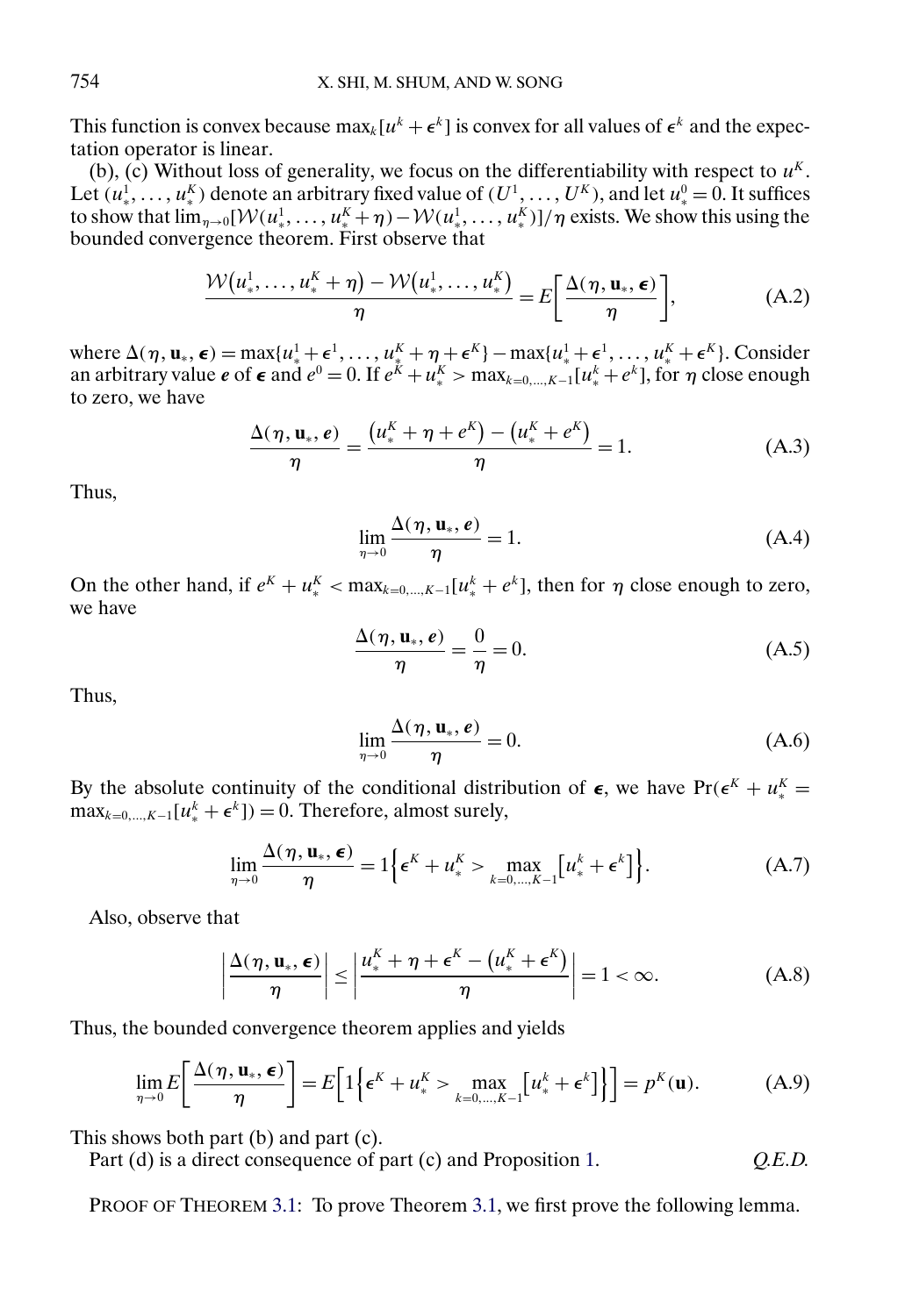<span id="page-18-0"></span>Define the convex conic hull of  $\mathcal G$  as

$$
coni(\mathcal{G}) = \left\{ \sum_{\ell=1}^{L} \lambda_{\ell} g_{\ell} \middle| g_{\ell} \in \mathcal{G}, \lambda_{\ell} \in R, \lambda_{\ell} \geq 0; \ell, L = 1, 2, \dots \right\}.
$$
 (A.10)

LEMMA A.1: *Suppose that the set*  $\{g \in R^{d_x} : \beta'g \ge 0\} \subseteq \text{coni}(\mathcal{G})$ ; *then*  $Q(\beta) = 0$ , and  $Q(b) > 0$  for all  $b \in \{b' \in R^{d_x} : ||b'|| = 1\}$  *such that*  $b \neq \beta$ .

PROOF OF LEMMA A.1: The result  $Q(\beta) = 0$  is straightforward due to equation [\(3.8\)](#page-5-0). We next show that for any  $b \neq \beta$  and  $||b|| = 1$ ,  $Q(b) > 0$ .

Suppose not, that is, suppose that  $Q(b) = 0$ . Then we must have  $b'g \ge 0$  for all  $g \in \mathcal{G}$ because if not, due to  $G$  being the support set of **g**, there must be a subset  $G_0$  of  $G$  such that  $Pr(g \in \mathcal{G}_0) > 0$  and  $b'g < 0 \ \forall g \in \mathcal{G}_0$  which will imply  $Q(b) > 0$ . Now that  $b'g \ge 0$  for all  $g \in \mathcal{G}$ , it must be that

$$
b'g \ge 0 \quad \forall g \in \text{coni}(\mathcal{G}).\tag{A.11}
$$

This implies that

$$
coni(\mathcal{G}) \subseteq \{ g \in R^{d_x} : b'g \ge 0 \}.
$$
\n(A.12)

Combining that with the condition of the lemma, we have

$$
\{g \in R^{d_x} : \beta' g \ge 0\} \subseteq \{g \in R^{d_x} : b' g \ge 0\}.
$$
 (A.13)

By Lemma E.1 in the Supplemental Material, this implies that  $\beta = b$ , which contradicts the assumption that  $b \neq \beta$ . This concludes the proof of the lemma. *Q.E.D.* 

Now we prove Theorem [3.1](#page-7-0) using the lemma we just proved. By the lemma, it suffices to show that

$$
\{g \in R^{d_x} : \beta'g \ge 0\} \subseteq \text{coni}(\mathcal{G}).\tag{A.14}
$$

We break the proof into two cases depending on whether assumption  $(3.3)$  or  $(3.4)$  is assumed to hold.

*Under Assumption [3.3](#page-6-0) (continuous covariates).* Suppose that Assumption [3.3](#page-6-0) holds. Below we establish two facts:

(i)  $\{g \in R^{d_x} : \beta'g > 0\} \subseteq \{\lambda g : \lambda \in R, \lambda \ge 0, g \in G, \beta'g > 0\};\$ and

(ii)  $\{\lambda g : \lambda \in R, \lambda \ge 0, g \in G, \beta' g > 0\} \subseteq \{\lambda g : \lambda \in R, \lambda \ge 0, g \in \mathcal{G}\}.$ 

These two facts (i) and (ii) together immediately imply that

$$
\{g \in R^{d_x} : \beta'g \ge 0\} \subseteq \{\lambda g : \lambda \in R, \lambda \ge 0, g \in \mathcal{G}\} \subseteq \text{coni}(\mathcal{G}),\tag{A.15}
$$

where the last subset inclusion follows from the definition of  $\text{coni}(\cdot)$ . This proves (A.14).

To show (i), consider an arbitrary point  $g_0 \in R^{d_x}$  such that  $\beta' g_0 > 0$ . Then by Assump-tion [3.3,](#page-6-0) there exist a  $\lambda \ge 0$  and a  $g \in G$  such that  $\lambda g = g_0$ . Because  $\beta' g_0 > 0$ , we must have  $\lambda \beta' g > 0$ , and thus  $\beta' g > 0$ . This shows result (i).

To show (ii), consider an arbitrary point in  $\{\lambda g : \lambda \in R, \lambda \geq 0, g \in G, \beta' g > 0\}$ . Then this point can be written as  $\lambda^* g^*$  where  $\lambda^*$  is a scalar such that  $\lambda^* \geq 0$  and  $g^*$  is an element in G such that  $\beta' g^* > 0$ . By the definition of G, we have either  $g^* \in \text{supp}(\pm \Delta X_i^k | \Delta X_i^{-k} = 0)$ , for some  $k \in \{1, ..., K\}$ , or  $g^* \in \text{supp}(\pm \Delta X_i^1 | \Delta X_i^k = \Delta X_i^1 \forall k$ ). We discuss these two cases separately.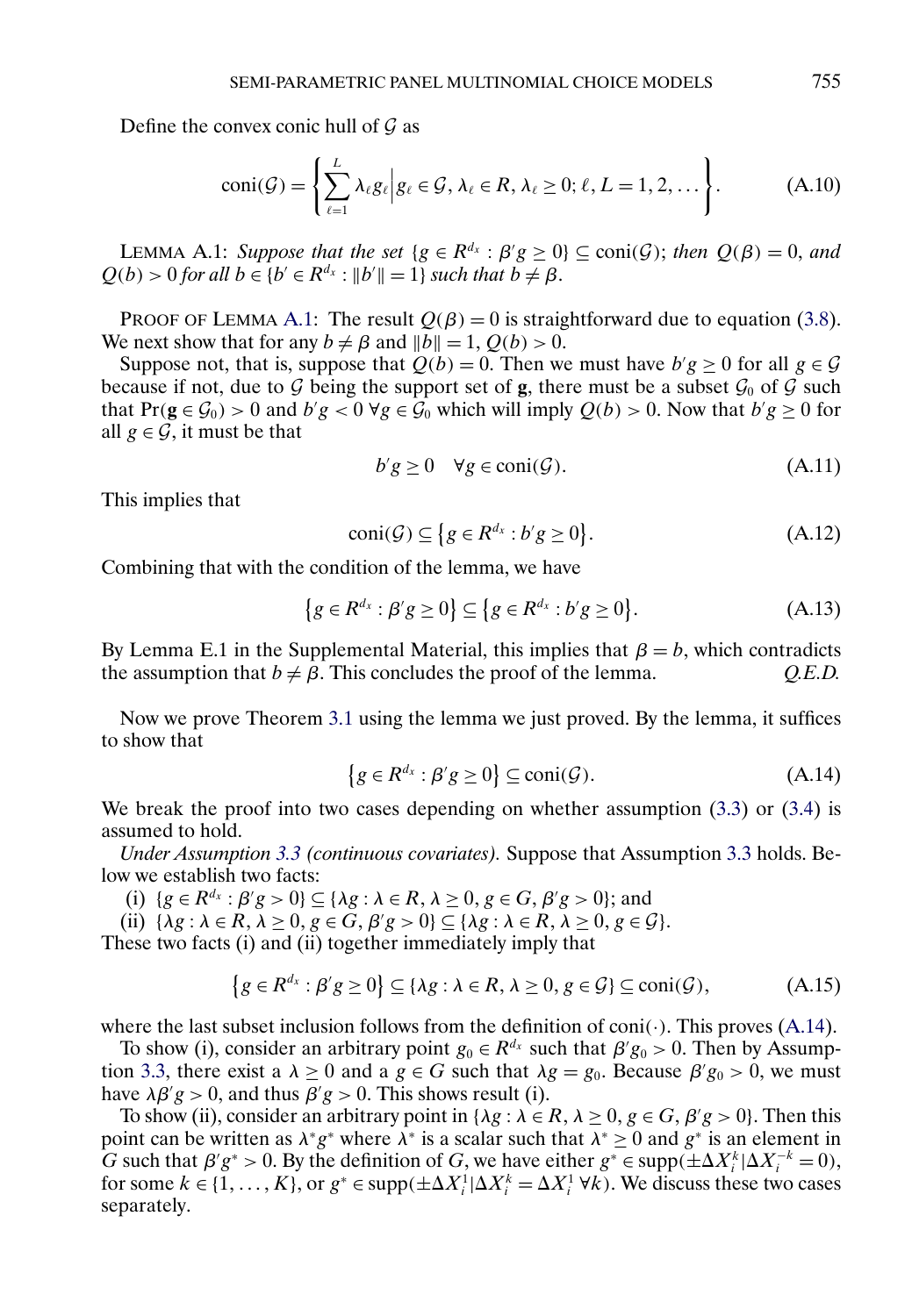<span id="page-19-0"></span>First, suppose without loss of generality  $g^* \in \text{supp}(\Delta X_i^k | \Delta X_i^{-k} = 0)$  for some  $k \in$ {1, ..., K}. Then there exists  $x_*^k$  and  $x_*^k$  such that  $x_*^k - x_*^k = g^*$  and  $(x_*^k, x_*^k)$  is in the conditional support of  $(X_{i2}^k, X_{i1}^k)$  given  $\Delta X_i^{-k} = 0$ . By the definition of G and Assumption [3.2\(](#page-5-0)b), we have

$$
\{E[\Delta Y_i^k | X_{i2}^k = x_*^k, \Delta \mathbf{X}_i^{-k} = \mathbf{0}, X_{i1}^k = x_*^k]g^*\} \in \mathcal{G}.
$$
 (A.16)

Note that Assumption [3.2\(](#page-5-0)b) is used to guarantee that  $E[\Delta Y_i^k | X_{i2}^k = x_*^k, \Delta X_i^{-k} = 0, X_{i1}^k = 0]$  $x^k_{\dagger}$ ]( $x^k_* - x^k_{\dagger}$ ) is a continuous function and thus maps the support of  $(X^k_{i2}, X^k_{i1})$  into the support of  $E[\Delta Y_i^k | X_{i2}^k, \Delta \mathbf{X}_{it}^{-k} = \mathbf{0}, X_{i1}^k] \Delta X_i^k$ . Below we show that

$$
a := E[\Delta Y_i^k | X_{i2}^k = x_*^k, \Delta X_i^{-k} = 0, X_{i1}^k = x_*^k] > 0.
$$
 (A.17)

This and (A.16) together imply that

$$
\lambda^* g^* = (\lambda^* a^{-1}) a g^* \in \{ \lambda g : \lambda \in R, \lambda \ge 0, g \in \mathcal{G} \}.
$$
 (A.18)

This shows result (ii).

The result in (A.17) follows from the derivation:

$$
E[Y_{i2}^{k}|X_{i2}^{k} = x_{*}^{k}, \Delta \mathbf{X}_{i}^{-k} = 0, X_{i1}^{k} = x_{+}^{k}]
$$
\n
$$
= Pr(\beta' x_{*}^{k} + A_{i}^{k} + \epsilon_{i2}^{k} \ge \max_{k'=0,\ldots,K:k'\neq k} \beta' X_{i2}^{k'} + A_{i}^{k'} + \epsilon_{i2}^{k'}|
$$
\n
$$
X_{i2}^{k} = x_{*}^{k}, \Delta \mathbf{X}_{i}^{-k} = 0, X_{i1}^{k} = x_{+}^{k}
$$
\n
$$
= Pr(\beta' x_{*}^{k} + A_{i}^{k} + \epsilon_{i1}^{k} \ge \max_{k'=0,\ldots,K:k'\neq k} \beta' X_{i2}^{k'} + A_{i}^{k'} + \epsilon_{i1}^{k'}|
$$
\n
$$
X_{i2}^{k} = x_{*}^{k}, \Delta \mathbf{X}_{i}^{-k} = 0, X_{i1}^{k} = x_{+}^{k}
$$
\n
$$
= Pr(\beta' x_{*}^{k} + A_{i}^{k} + \epsilon_{i1}^{k} \ge \max_{k'=0,\ldots,K:k'\neq k} \beta' X_{i1}^{k'} + A_{i}^{k'} + \epsilon_{i1}^{k'}|
$$
\n
$$
X_{i2}^{k} = x_{*}^{k}, \Delta \mathbf{X}_{i}^{-k} = 0, X_{i1}^{k} = x_{+}^{k}
$$
\n
$$
> Pr(\beta' x_{+}^{k} + A_{i}^{k} + \epsilon_{i1}^{k} \ge \max_{k'=0,\ldots,K:k'\neq k} \beta' X_{i1}^{k'} + A_{i}^{k'} + \epsilon_{i1}^{k'}|
$$
\n
$$
X_{i2}^{k} = x_{*}^{k}, \Delta \mathbf{X}_{i}^{-k} = 0, X_{i1}^{k} = x_{+}^{k}
$$
\n
$$
= E[Y_{i1}^{k}|X_{i2}^{k} = x_{*}^{k}, \Delta \mathbf{X}_{i}^{-k} = 0, X_{i1}^{k} = x_{+}^{k}],
$$

where the first and the last equalities hold by the specification of the multinomial choice model, the second equality holds by Assumption  $3.\overline{1}(a)$ , the third equality is obvious from the conditioning event that  $\Delta X_i^{-k} = 0$ , and the inequality holds by Assumption [3.2\(](#page-5-0)a) and  $\beta'(x_*^k - x_{\dagger}^k) > 0.$ 

Second, suppose instead, and without loss of generality,  $g^* \in \text{supp}(\Delta X_i^1 | \Delta X_i^k)$  $\Delta X_i^1$   $\forall k$ ). Then there exists  $(x_*^k, x_*^k)_{k=1}^K$  in the support of  $(X_{i2}^k, X_{i1}^k)$  such that  $g^* = x_*^k - x_*^k$ for all  $k = 1, ..., K$ . By the definition of G and Assumption [3.2\(](#page-5-0)b), the following vector belongs to  $\mathcal{G}$ :

$$
-E[\Delta Y_i^0 | X_{i2}^k = x_*^k, X_{i1}^k = x_*^k \ \forall k = 1, \dots, K]g,
$$
 (A.20)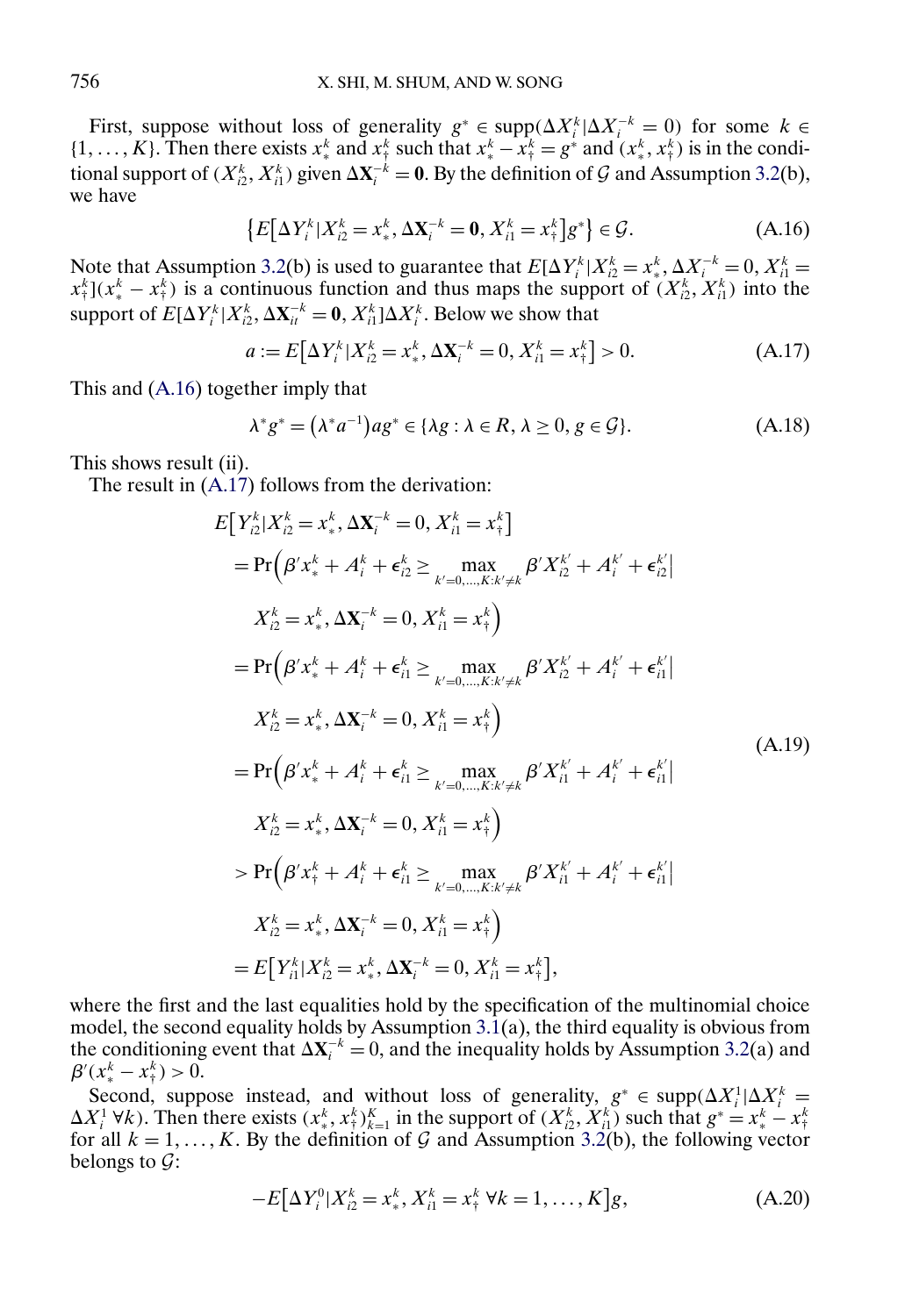<span id="page-20-0"></span>where  $\Delta Y_i^0 = Y_{i2}^0 - Y_{i1}^0$  and  $Y_{it}^0 = 1 - \sum_{k=1}^K Y_{it}^k$ . Below we show that

$$
a := -E[\Delta Y_i^0 | X_{i2}^k = x_*^k, X_{i1}^k = x_*^k \ \forall k = 1, \dots, K] > 0. \tag{A.21}
$$

The rest of the proof of result (ii) is the same as that in the first case above. Inequality (A.21) follows from the derivation:

$$
E[Y_{i2}^{0}|X_{i2}^{k} = x_{*}^{k}, X_{i1}^{k} = x_{\tau}^{k} \forall k = 1, ..., K]
$$
  
\n
$$
= Pr\Big(\max_{k=1,...,K} \beta' x_{*}^{k} + A_{i}^{k} + \epsilon_{i2}^{k} \le 0 | X_{i2}^{k} = x_{*}^{k}, X_{i1}^{k} = x_{\tau}^{k} \forall k \Big)
$$
  
\n
$$
= Pr\Big(\max_{k=1,...,K} \beta' x_{*}^{k} + A_{i}^{k} + \epsilon_{i1}^{k} \le 0 | X_{i2}^{k} = x_{*}^{k}, X_{i1}^{k} = x_{\tau}^{k} \forall k \Big)
$$
  
\n
$$
< Pr\Big(\max_{k=1,...,K} \beta' x_{\tau}^{k} + A_{i}^{k} + \epsilon_{i1}^{k} \le 0 | X_{i2}^{k} = x_{*}^{k}, X_{i1}^{k} = x_{\tau}^{k} \forall k \Big)
$$
  
\n
$$
= E[Y_{i1}^{0}|X_{i2}^{k} = x_{*}^{k}, X_{i1}^{k} = x_{\tau}^{k} \forall k = 1, ..., K],
$$

where the arguments for each step are the same as those for the corresponding steps in  $(A.19).$  $(A.19).$ 

*Under Assumption [3.4:](#page-6-0) discrete covariates.* The following concepts are useful for the proof. For a set  $A \subset \mathbb{R}^K$  for an integer K, we define  $-A = \{-x : x \in A\}$ , and say that A is symmetric about the origin if  $A = -A$ .

First, we show that it is without loss of generality to assume that the set  $G_{-j^*}^0$  in Assump-tion [3.4](#page-6-0) is symmetric about the origin. Suppose that a set  $G^0_{-j^*}$  satisfying Assumption 3.4 is not symmetric about the origin. Let  $\check{G}^0_{-j^*} = G^0_{-j^*} \cup (-G^0_{-j^*})$ . Then  $\check{G}^0_{j^*}$  is symmetric about the origin. We now show that for any  $g_{-j^*} \in \check{G}^0_{j^*}$ ,  $G_{j^*}(g_{-j^*}) = R$ . It suffices to consider  $g_{-i^*} \in -G_{-i^*}$ . Then  $-g_{-i^*} \in G_{-i^*}$ , which implies that  $G_{i^*}(-g_{-i^*}) = R$ . Note that G is defined to be the union of various conditional support sets of  $\pm \Delta X_i$  each of which is symmetric about the origin. Thus,  $G$  is symmetric about the origin. That implies that  $G_{j^*}(-g_{-j^*}) = -G_{j^*}(g_{-j^*})$ . Therefore,  $G_{j^*}(g_{-j^*}) = -R = R$ , which completes the proof that  $G_{j^*}(g_{-j^*}) = R$  for any  $g_{-j^*} \in \check{G}_{j^*}^0$ . Last, because G is symmetric about the origin,  $G_{-j^*}$ is also symmetric about the origin, which, combined with the fact that  $G_{-j^*}^0 \subseteq G_{-j^*}$ , implies that  $\check{G}^0_{-j^*} \subseteq G_{-j^*}.$  Therefore, Assumption [3.4\(](#page-6-0)a) remains valid if we redefine  $G^0_{-j^*}$  to be  $\check{G}^0_{-j^*}$ . It is straightforward to see that Assumption [3.4\(](#page-6-0)b) also remains valid with the redefinition, and Assumption [3.4\(](#page-6-0)c) is unaffected by the redefinition.

Thus, in the rest of the proof, we assume  $G^0_{-j^*}$  to be symmetric about the origin.

Suppose that Assumption [3.4](#page-6-0) holds. It has been shown in the continuous covariate case above that  $\{\lambda g : \lambda \in R, \lambda \ge 0, g \in G, \beta' g > 0\} \subseteq \{\lambda g : \lambda \in R, \lambda \ge 0, g \in G\}$  under Assumptions [3.1\(](#page-4-0)a) and [3.2.](#page-5-0) That implies

$$
coni({g \in G : \beta'g \ge 0}) \subseteq coni(\mathcal{G}).
$$
\n(A.23)

Below, we show that

$$
\{g \in R^{d_x} : \beta' g \ge 0\} \subseteq \text{coni}(\{g \in G : \beta' g \ge 0\}).\tag{A.24}
$$

This combined with (A.23) proves [\(A.14\)](#page-18-0) and thus proves the theorem.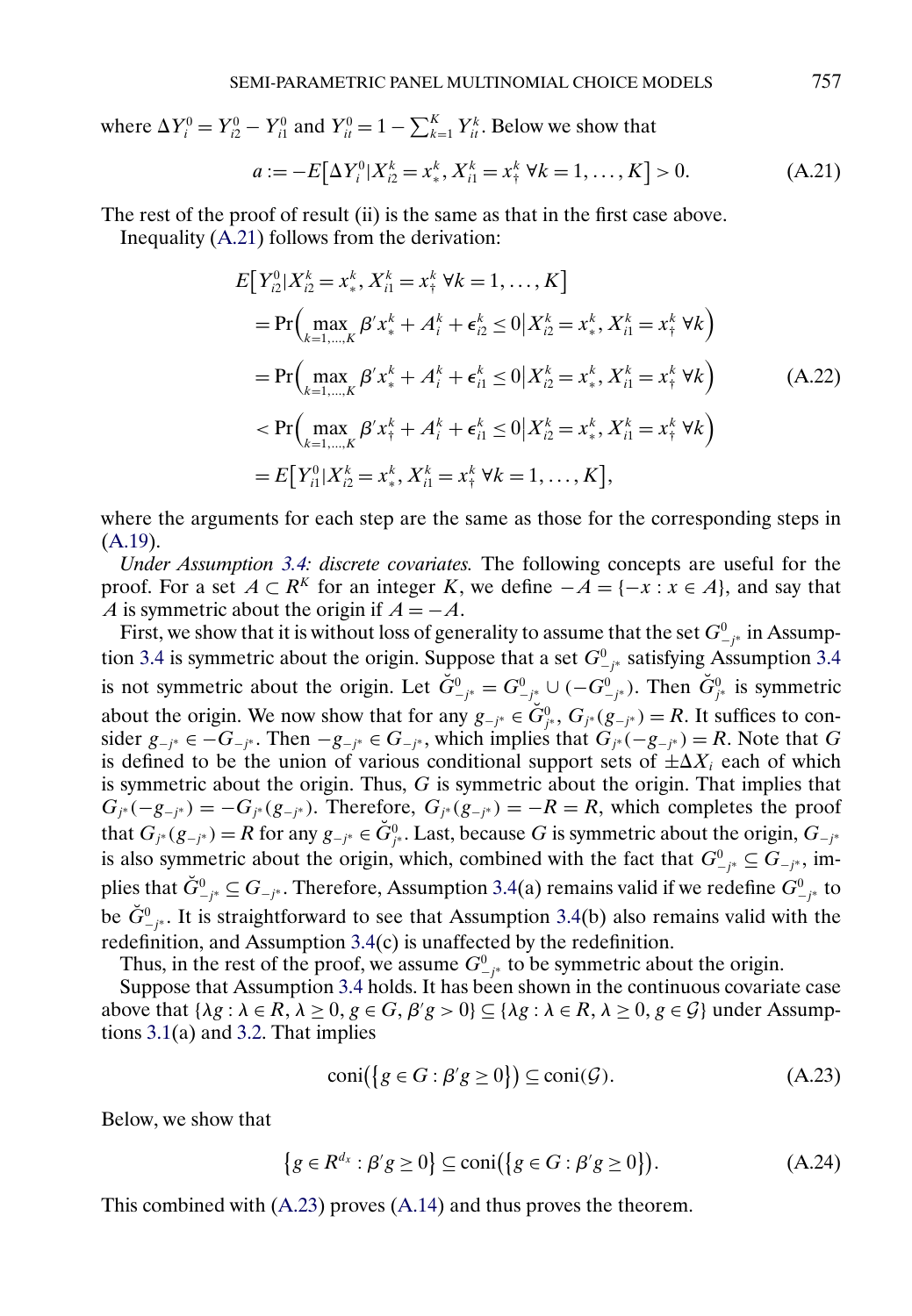<span id="page-21-0"></span>Now we show [\(A.24\)](#page-20-0). Suppose without loss of generality that  $\beta_{i^*} > 0$ . Let  $\tilde{G}^0 = \{g \in G\}$  $R^{d_x}: g_{-j} \in G^0_{-j}, g_{j^*} > -\beta'_{-j^*}g_{-j^*}/\beta_{j^*}$ , where  $\beta_{-j^*} = (\beta_1, \ldots, \beta_{j^*-1}, \beta_{j^*+1}, \ldots, \beta_{d_x})'$ . By Assumption  $3.4(a)$  $3.4(a)$ , we have that

$$
\tilde{G}^0 \subseteq \{ g \in G : \beta' g \ge 0 \}. \tag{A.25}
$$

Consider an arbitrary point  $g_0 \in \{g \in R^{d_x} : \beta'g \ge 0\}$ . Then,  $g_{0,j^*} > -g'_{0,-j^*} \beta_{-j^*}/\beta_{j^*}$ . That means

$$
d := g_{0,j^*} + g'_{0,-j^*} \beta_{-j^*} / \beta_{j^*} > 0.
$$
 (A.26)

By Assumption [3.4\(](#page-6-0)b),  $G^0_{-j^*}$  spans  $R^{d_x-1}$ , and is symmetric about the origin. Thus,  $G^0_{-j^*}$ spans  $R^{d_x-1}$  with nonnegative weights. Then, there exists a positive integer M, weights  $c_1, \ldots, c_M > 0$ , and  $g_{1, -j^*}, \ldots, g_{M, -j^*} \in G_{-j^*}^0$  such that  $g_{0, -j^*} = \sum_{m=1}^M c_m g_{m, -j^*}.$ 

Let  $g_{m,j^*} = (d/\sum_{m=1}^M c_m) - (g'_{m,-j^*} \beta_{-j^*}/\beta_{j^*})$  for  $m = 1, ..., M$ . Let  $g_m$  be the vector whose *j*\*th element is  $g_{m,j*}$  and which with the *j*\* element removed is  $g_{m,-j*}$ , for  $m = 1, \ldots, M$ . Then  $g_m \in \tilde{G}^0$  for  $m = 1, \ldots, M$  because  $g_{m, -j^*} \in G^0_{-j}$  by construction and  $g_{m,j^*} > -g'_{m,-j^*} \beta_{-j^*} / \beta_{j^*}$  due to  $d > 0$ . Also, it is easy to verify that  $g_0 = \sum_{m=1}^{M} c_m g_m$ . Thus,  $g_0 \in \text{coni}(\tilde{G}^0)$ . Subsequently, by (A.25),

$$
g_0 \in \text{coni}(\lbrace g \in G : \beta' g \ge 0 \rbrace). \tag{A.27}
$$

Therefore,  $(A.24)$  holds.  $Q.E.D.$ 

PROOF OF THEOREM [4.1:](#page-9-0) For any  $b \in R^{d_x}$ , let  $||b||_{\infty} = \max_{j=1,\dots,J} |b_j|$ . Below, we show that

$$
\overline{\beta} \to_{p} \beta / \|\beta\|_{\infty}.
$$
 (A.28)

This implies that  $\widehat{\beta} \to_{p} \beta$  because  $\widehat{\beta} = \overline{\beta}/\|\overline{\beta}\|$  and the mapping  $f : \{b \in R^{d_x} : \|b\|_{\infty} = 1\} \to$  ${b \in R^{d_x} : ||b|| = 1}$  such that  $f(b) = b/||b||$  is continuous.

Now we show equation (A.28). Let

$$
Q(b) = E\big[b'(\Delta \mathbf{X}_i) \big(\Delta \mathbf{p}(\mathbf{X}_{i1}, \mathbf{X}_{i2})\big)\big]_-\tag{A.29}
$$

Under Assumption [3.1,](#page-4-0) the identifying inequalities [\(3.7\)](#page-4-0) hold, which implies that

$$
Q(\beta) = Q(\beta/\|\beta\|_{\infty}) = 0.
$$
 (A.30)

Consider any b such that  $||b||_{\infty} = 1$  and  $b \neq \beta / ||\beta||_{\infty}$ . We have  $b / ||b|| \neq \beta / ||\beta||$  because the function  $f(b) = b/||b||$ :  $\{b \in R^{d_x} : ||b||_{\infty} = 1\} \to \{b \in R^{d_x} : ||b|| = 1\}$  is one-to-one. Thus, for such a b, Theorem [3.1](#page-7-0) implies that

$$
Q(b) > 0.\tag{A.31}
$$

This, the continuity of  $Q(b)$ , and the compactness of the parameter space { $b \in R^{d_x}$  :  $||b||_{\infty} = 1$ } together imply that, for any constant *c* > 0, there exists a δ > 0 such that

$$
\inf_{b \in R^{d_x} : \|b\|_{\infty} = 1, \|b - \beta\| > c} Q(b) \ge \delta. \tag{A.32}
$$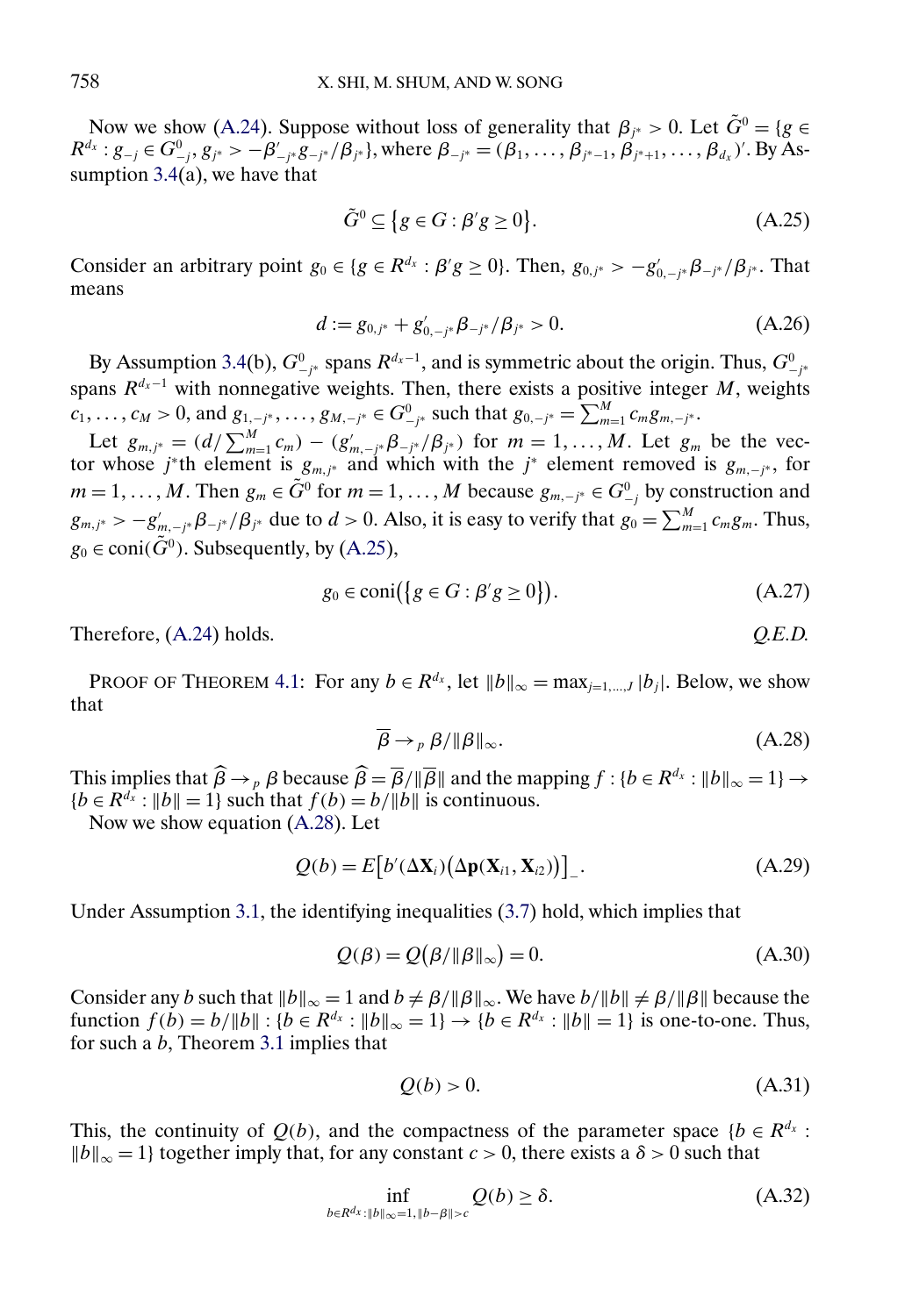<span id="page-22-0"></span>Next, we show the uniform convergence of  $Q_n(b)$  to  $Q(b)$ . Combining [\(A.31\)](#page-21-0) and the uniform convergence, one can show the consistency of  $\beta$  using standard consistency arguments in, for example, [Newey and McFadden](#page-24-0) [\(1994\)](#page-24-0).

Now we show the uniform convergence of  $Q_n(b)$  to  $Q(b)$ . That is, we show that

$$
\sup_{b \in R^{d_X} : ||b||_{\infty} = 1} |Q(b) - Q_n(b)| \to_p 0. \tag{A.33}
$$

First, we show the stochastic equicontinuity of  $Q_n(b)$ . For any  $b, b^* \in R^{d_x}$  such that  $||b||_{\infty} = ||b^*||_{\infty} = 1$ , consider the following derivation:

$$
|Q_n(b) - Q_n(b^*)|
$$
  
\n
$$
\leq n^{-1} \sum_{i=1}^n |(b - b^*)' (\Delta \mathbf{X}_i) (\Delta \hat{\mathbf{p}}(\mathbf{X}_{i1}, \mathbf{X}_{i2}))|
$$
  
\n
$$
\leq n^{-1} \sum_{i=1}^n ||b - b^*|| ||(\Delta \mathbf{X}_i) (\Delta \hat{\mathbf{p}}(\mathbf{X}_{i1}, \mathbf{X}_{i2}))||
$$
  
\n
$$
\leq n^{-1} \sum_{i=1}^n ||\Delta \mathbf{X}_i|| ||b - b^*||.
$$
\n(A.34)

Therefore, for any fixed  $\varepsilon > 0$ , we have

$$
\lim_{\delta \downarrow 0} \limsup_{n \to \infty} \Pr \Big( \sup_{b, b^* \in R^{d_x}, \|b\|_{\infty} = \|b^*\|_{\infty} = 1, \|b - b^*\| \le \delta} |Q_n(b) - Q_n(b^*)| > \varepsilon \Big)
$$
\n
$$
\leq \lim_{\delta \downarrow 0} \limsup_{n \to \infty} \Pr \Big( \delta n^{-1} \sum_{i=1}^n \|\Delta \mathbf{X}_i\| > \varepsilon \Big)
$$
\n
$$
\leq \lim_{\delta \downarrow 0} \limsup_{n \to \infty} \Pr \Big( n^{-1} \sum_{i=1}^n \|\Delta \mathbf{X}_i\| > \varepsilon/\delta \Big)
$$
\n
$$
= 0,
$$
\n(A.35)

where the first inequality holds by  $(A.34)$  and the equality holds by Assumption [4.1\(](#page-9-0)b). This shows the stochastic equicontinuity of  $Q_n(b)$ .

Given the stochastic equicontinuity  $Q_n(b)$  and the compactness of  $\{b \in R^{d_x} : ||b||_{\infty} = 1\}$ , to show (A.33), it suffices to show that for all  $b \in R^{d_x} : ||b||_{\infty} = 1$ , we have

$$
Q_n(b) \to_p Q(b). \tag{A.36}
$$

For this purpose, let

$$
\widetilde{Q}_n(b) = n^{-1} \sum_{i=1}^n \left[ \left( b' \Delta \mathbf{X}_i \right) \left( \Delta \mathbf{p}(\mathbf{X}_{i1}, \mathbf{X}_{i2}) \right) \right]_-. \tag{A.37}
$$

By Assumption [4.1\(](#page-9-0)b) and the law of large numbers, we have  $\tilde{Q}_n(b) \rightarrow_{p} Q(b)$ . Now we only need to show that  $|\widetilde{Q}_n(b) - Q_n(b)| \to_p 0$ . But that follows from the deriva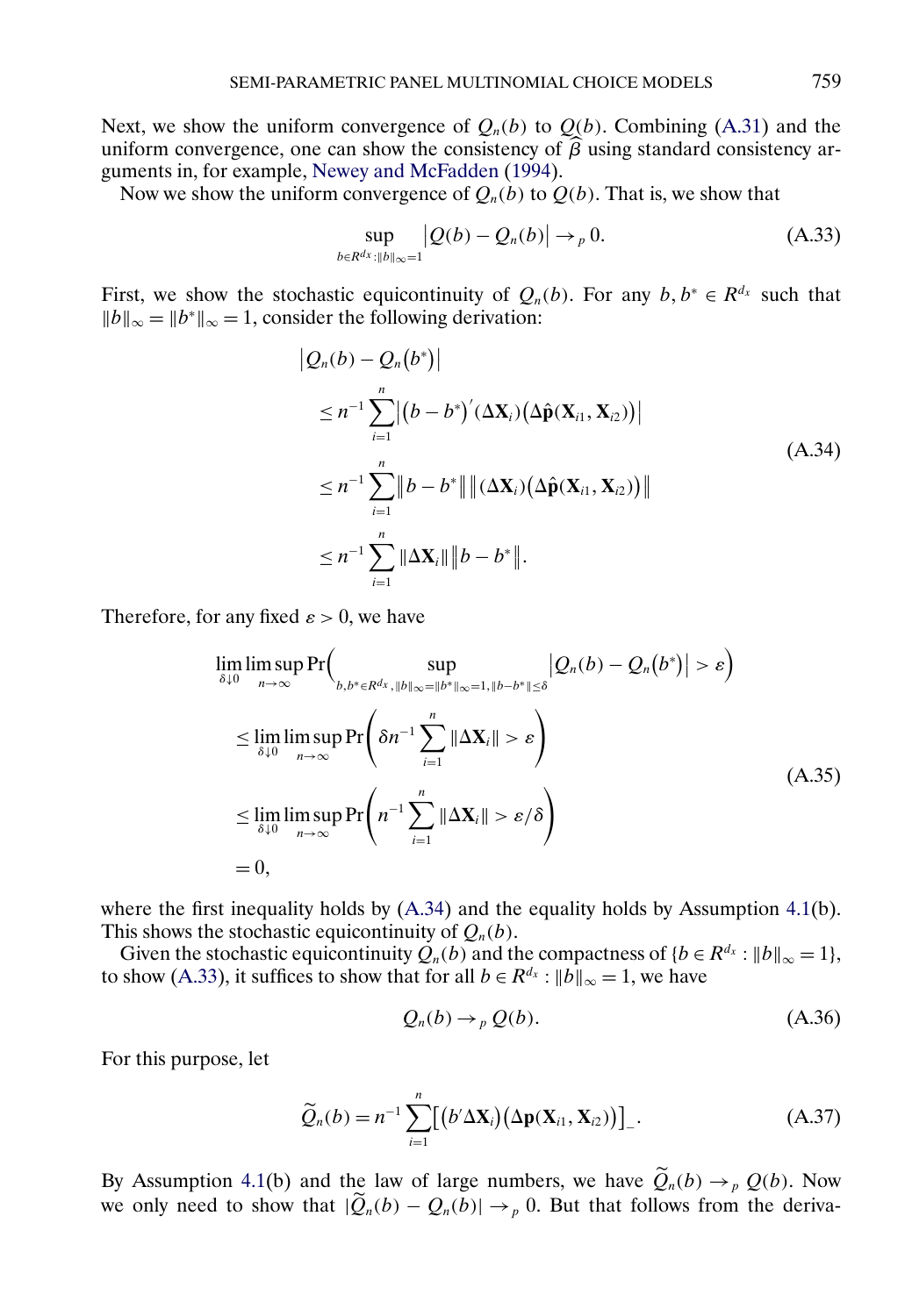<span id="page-23-0"></span>tion:

$$
\left| \widetilde{Q}_n(b) - Q_n(b) \right|
$$
\n
$$
\leq n^{-1} \sum_{i=1}^n \left| \left( b' \Delta \mathbf{X}_i \right) \left( \Delta \hat{\mathbf{p}}(\mathbf{X}_{i1}, \mathbf{X}_{i2}) - \Delta \mathbf{p}(\mathbf{X}_{i1}, \mathbf{X}_{i2}) \right) \right|
$$
\n
$$
\leq \left( \sup_{i=1,\dots,n} \left\| \Delta \hat{\mathbf{p}}_t(\mathbf{X}_{i1}, \mathbf{X}_{i2}) - \Delta \mathbf{p}_t(\mathbf{X}_{i1}, \mathbf{X}_{i2}) \right\| \right) \left( n^{-1} \sum_{i=1}^n \left\| b' \mathbf{X}_{i1} - b' \mathbf{X}_{i2} \right\| \right)
$$
\n
$$
\to_p 0,
$$
\n(A.38)

where the convergence holds by Assumptions  $4.1(a)$  $4.1(a)$  and (b). Therefore, the theorem is proved. *Q.E.D.*

#### **[REFERENCES](http://www.e-publications.org/srv/ecta/linkserver/setprefs?rfe_id=urn:sici%2F0012-9682%28201803%2986%3A2%3C737%3AESPPMC%3E2.0.CO%3B2-N)**

- [ABREVAYA, J. \(2000\): "Rank Estimation of a Generalized Fixed-Effects Regression Model,"](http://www.e-publications.org/srv/ecta/linkserver/openurl?rft_dat=bib:1/Abrevaya2000&rfe_id=urn:sici%2F0012-9682%28201803%2986%3A2%3C737%3AESPPMC%3E2.0.CO%3B2-N) *Journal of Econometrics*[, 95, 1–23.](http://www.e-publications.org/srv/ecta/linkserver/openurl?rft_dat=bib:1/Abrevaya2000&rfe_id=urn:sici%2F0012-9682%28201803%2986%3A2%3C737%3AESPPMC%3E2.0.CO%3B2-N) [\[738\]](#page-1-0)
- AHN, H., H. ICHIMURA, J. POWELL, AND P. RUUD (2018): "Simple Estimators for Invertible Index Models," *Journal of Business and Economic Statistics*, 36, 1–10. [\[738,](#page-1-0)[744\]](#page-7-0)
- ANDREWS, D., AND X. SHI [\(2013\): "Inference Based on Conditional Moment Inequalities,"](http://www.e-publications.org/srv/ecta/linkserver/openurl?rft_dat=bib:3/AndrewsShi2013&rfe_id=urn:sici%2F0012-9682%28201803%2986%3A2%3C737%3AESPPMC%3E2.0.CO%3B2-N) *Econometrica*, 81, [609–666.](http://www.e-publications.org/srv/ecta/linkserver/openurl?rft_dat=bib:3/AndrewsShi2013&rfe_id=urn:sici%2F0012-9682%28201803%2986%3A2%3C737%3AESPPMC%3E2.0.CO%3B2-N) [\[746,](#page-9-0)[747\]](#page-10-0)
- BERRY, S., AND P. HAILE [\(2014\): "Identification in Differentiated Products Markets Using Market-Level](http://www.e-publications.org/srv/ecta/linkserver/openurl?rft_dat=bib:4/BerryHaile2014&rfe_id=urn:sici%2F0012-9682%28201803%2986%3A2%3C737%3AESPPMC%3E2.0.CO%3B2-N) Data," *Econometrica*[, 82, 1749–1797.](http://www.e-publications.org/srv/ecta/linkserver/openurl?rft_dat=bib:4/BerryHaile2014&rfe_id=urn:sici%2F0012-9682%28201803%2986%3A2%3C737%3AESPPMC%3E2.0.CO%3B2-N) [\[750\]](#page-13-0)
- BERRY, S., J. LEVINSOHN, AND A. PAKES [\(1995\): "Automobile Prices in Market Equilibrium,"](http://www.e-publications.org/srv/ecta/linkserver/openurl?rft_dat=bib:5/BLP1995&rfe_id=urn:sici%2F0012-9682%28201803%2986%3A2%3C737%3AESPPMC%3E2.0.CO%3B2-N) *Econometrica*, [65, 841–890.](http://www.e-publications.org/srv/ecta/linkserver/openurl?rft_dat=bib:5/BLP1995&rfe_id=urn:sici%2F0012-9682%28201803%2986%3A2%3C737%3AESPPMC%3E2.0.CO%3B2-N) [\[750\]](#page-13-0)
- BONTEMPS, C., T. MAGNAC, AND E. MAURIN [\(2012\): "Set Identified Linear Models,"](http://www.e-publications.org/srv/ecta/linkserver/openurl?rft_dat=bib:6/BMM2012&rfe_id=urn:sici%2F0012-9682%28201803%2986%3A2%3C737%3AESPPMC%3E2.0.CO%3B2-N) *Econometrica*, 80, 1129– [1155.](http://www.e-publications.org/srv/ecta/linkserver/openurl?rft_dat=bib:6/BMM2012&rfe_id=urn:sici%2F0012-9682%28201803%2986%3A2%3C737%3AESPPMC%3E2.0.CO%3B2-N) [\[746\]](#page-9-0)
- [BROWNING, M. \(1989\): "A Nonparametric Test of the Life-Cycle Rational Expectation Hypothesis,"](http://www.e-publications.org/srv/ecta/linkserver/openurl?rft_dat=bib:7/Browning1989&rfe_id=urn:sici%2F0012-9682%28201803%2986%3A2%3C737%3AESPPMC%3E2.0.CO%3B2-N) *Interna[tional Economic Review](http://www.e-publications.org/srv/ecta/linkserver/openurl?rft_dat=bib:7/Browning1989&rfe_id=urn:sici%2F0012-9682%28201803%2986%3A2%3C737%3AESPPMC%3E2.0.CO%3B2-N)*, 30, 979–992. [\[738\]](#page-1-0)
- [CHAMBERLAIN, G. \(1980\): "Analysis of Variance With Qualitative Data,"](http://www.e-publications.org/srv/ecta/linkserver/openurl?rft_dat=bib:8/Chamberlain1980&rfe_id=urn:sici%2F0012-9682%28201803%2986%3A2%3C737%3AESPPMC%3E2.0.CO%3B2-N) *Review of Economic Studies*, 47, 225– [238.](http://www.e-publications.org/srv/ecta/linkserver/openurl?rft_dat=bib:8/Chamberlain1980&rfe_id=urn:sici%2F0012-9682%28201803%2986%3A2%3C737%3AESPPMC%3E2.0.CO%3B2-N) [\[747\]](#page-10-0)
- [\(2010\): "Binary Response Models for Panel Data: Identification and Information,"](http://www.e-publications.org/srv/ecta/linkserver/openurl?rft_dat=bib:9/Chamberlain2010&rfe_id=urn:sici%2F0012-9682%28201803%2986%3A2%3C737%3AESPPMC%3E2.0.CO%3B2-N) *Econometrica*, 78, [159–168.](http://www.e-publications.org/srv/ecta/linkserver/openurl?rft_dat=bib:9/Chamberlain2010&rfe_id=urn:sici%2F0012-9682%28201803%2986%3A2%3C737%3AESPPMC%3E2.0.CO%3B2-N) [\[744\]](#page-7-0)
- CHERNOZHUKOV, V., S. LEE, AND A. ROSEN [\(2013\): "Intersection Bounds: Estimation and Inference,"](http://www.e-publications.org/srv/ecta/linkserver/openurl?rft_dat=bib:10/ChernozhukovLeeRosen2008&rfe_id=urn:sici%2F0012-9682%28201803%2986%3A2%3C737%3AESPPMC%3E2.0.CO%3B2-N) *Econometrica*[, 81, 667–737.](http://www.e-publications.org/srv/ecta/linkserver/openurl?rft_dat=bib:10/ChernozhukovLeeRosen2008&rfe_id=urn:sici%2F0012-9682%28201803%2986%3A2%3C737%3AESPPMC%3E2.0.CO%3B2-N) [\[746\]](#page-9-0)
- [DEVROYE, L. P. \(1978\): "The Uniform Convergence of Nearest Neighbor Regression Function Estimators and](http://www.e-publications.org/srv/ecta/linkserver/openurl?rft_dat=bib:11/Devroye1978&rfe_id=urn:sici%2F0012-9682%28201803%2986%3A2%3C737%3AESPPMC%3E2.0.CO%3B2-N) Their Applications in Optimization," *[IEEE Transactions on Information Theory](http://www.e-publications.org/srv/ecta/linkserver/openurl?rft_dat=bib:11/Devroye1978&rfe_id=urn:sici%2F0012-9682%28201803%2986%3A2%3C737%3AESPPMC%3E2.0.CO%3B2-N)*, IT-24, 142–151. [\[746\]](#page-9-0)
- [FOX, J. \(2007\): "Semi-Parametric Estimation of Multinomial Discrete-Choice Models Using a Subset of](http://www.e-publications.org/srv/ecta/linkserver/openurl?rft_dat=bib:12/Fox2007&rfe_id=urn:sici%2F0012-9682%28201803%2986%3A2%3C737%3AESPPMC%3E2.0.CO%3B2-N) Choices," *[RAND Journal of Economics](http://www.e-publications.org/srv/ecta/linkserver/openurl?rft_dat=bib:12/Fox2007&rfe_id=urn:sici%2F0012-9682%28201803%2986%3A2%3C737%3AESPPMC%3E2.0.CO%3B2-N)*, 38, 1002–1029. [\[738\]](#page-1-0)
- FREYBERGER, J. (2015): "Asymptotic Theory for Differentiated Product Demand Models With Many Markets," *Journal of Econometrics*, 185, 162–181. [\[750\]](#page-13-0)
- FREYBERGER, J., AND J. HOROWITZ [\(2015\): "Identification and Shape Restrictions in Nonparametric Instru](http://www.e-publications.org/srv/ecta/linkserver/openurl?rft_dat=bib:14/FreybergerHorowitz2015&rfe_id=urn:sici%2F0012-9682%28201803%2986%3A2%3C737%3AESPPMC%3E2.0.CO%3B2-N)[mental Variables Estimation,"](http://www.e-publications.org/srv/ecta/linkserver/openurl?rft_dat=bib:14/FreybergerHorowitz2015&rfe_id=urn:sici%2F0012-9682%28201803%2986%3A2%3C737%3AESPPMC%3E2.0.CO%3B2-N) *Journal of Econometrics*, 189, 41–53. [\[746\]](#page-9-0)
- [HAN, A. \(1987\): "Nonparametric Analysis of a Generalized Regression Model,"](http://www.e-publications.org/srv/ecta/linkserver/openurl?rft_dat=bib:15/Han1987&rfe_id=urn:sici%2F0012-9682%28201803%2986%3A2%3C737%3AESPPMC%3E2.0.CO%3B2-N) *Journal of Econometrics*, 35, [303–316.](http://www.e-publications.org/srv/ecta/linkserver/openurl?rft_dat=bib:15/Han1987&rfe_id=urn:sici%2F0012-9682%28201803%2986%3A2%3C737%3AESPPMC%3E2.0.CO%3B2-N) [\[745\]](#page-8-0)
- [HANSEN, B. E. \(2008\): "Uniform Convergence Rates for Kernel Estimation With Dependent Data,"](http://www.e-publications.org/srv/ecta/linkserver/openurl?rft_dat=bib:16/Hansen2008&rfe_id=urn:sici%2F0012-9682%28201803%2986%3A2%3C737%3AESPPMC%3E2.0.CO%3B2-N) *Econometric Theory*[, 24, 726–748.](http://www.e-publications.org/srv/ecta/linkserver/openurl?rft_dat=bib:16/Hansen2008&rfe_id=urn:sici%2F0012-9682%28201803%2986%3A2%3C737%3AESPPMC%3E2.0.CO%3B2-N) [\[746\]](#page-9-0)
- HIRANO, K., G. W. IMBENS, AND G. RIDDER [\(2003\): "Efficient Estimation of Average Treatment Effects Using](http://www.e-publications.org/srv/ecta/linkserver/openurl?rft_dat=bib:17/HIR2003&rfe_id=urn:sici%2F0012-9682%28201803%2986%3A2%3C737%3AESPPMC%3E2.0.CO%3B2-N) [the Estimated Propensity Score,"](http://www.e-publications.org/srv/ecta/linkserver/openurl?rft_dat=bib:17/HIR2003&rfe_id=urn:sici%2F0012-9682%28201803%2986%3A2%3C737%3AESPPMC%3E2.0.CO%3B2-N) *Econometrica*, 71, 1161–1189. [\[746\]](#page-9-0)
- HODERLEIN, S., AND H. WHITE [\(2012\): "Nonparametric Identification in Nonseparable Panel Data Models](http://www.e-publications.org/srv/ecta/linkserver/openurl?rft_dat=bib:18/HW2012&rfe_id=urn:sici%2F0012-9682%28201803%2986%3A2%3C737%3AESPPMC%3E2.0.CO%3B2-N) [With Generalized Fixed Effects,"](http://www.e-publications.org/srv/ecta/linkserver/openurl?rft_dat=bib:18/HW2012&rfe_id=urn:sici%2F0012-9682%28201803%2986%3A2%3C737%3AESPPMC%3E2.0.CO%3B2-N) *Journal of Econometrics*, 168, 300–314. [\[744\]](#page-7-0)
- HONORÉ, B., AND E. KYRIAZIDOU [\(2000\): "Panel Discrete Choice Models With Lagged Dependent Vari](http://www.e-publications.org/srv/ecta/linkserver/openurl?rft_dat=bib:19/HonoreKyriazidou2000&rfe_id=urn:sici%2F0012-9682%28201803%2986%3A2%3C737%3AESPPMC%3E2.0.CO%3B2-N)ables," *[Econometrica](http://www.e-publications.org/srv/ecta/linkserver/openurl?rft_dat=bib:19/HonoreKyriazidou2000&rfe_id=urn:sici%2F0012-9682%28201803%2986%3A2%3C737%3AESPPMC%3E2.0.CO%3B2-N)*, 68, 839–874. [\[738\]](#page-1-0)